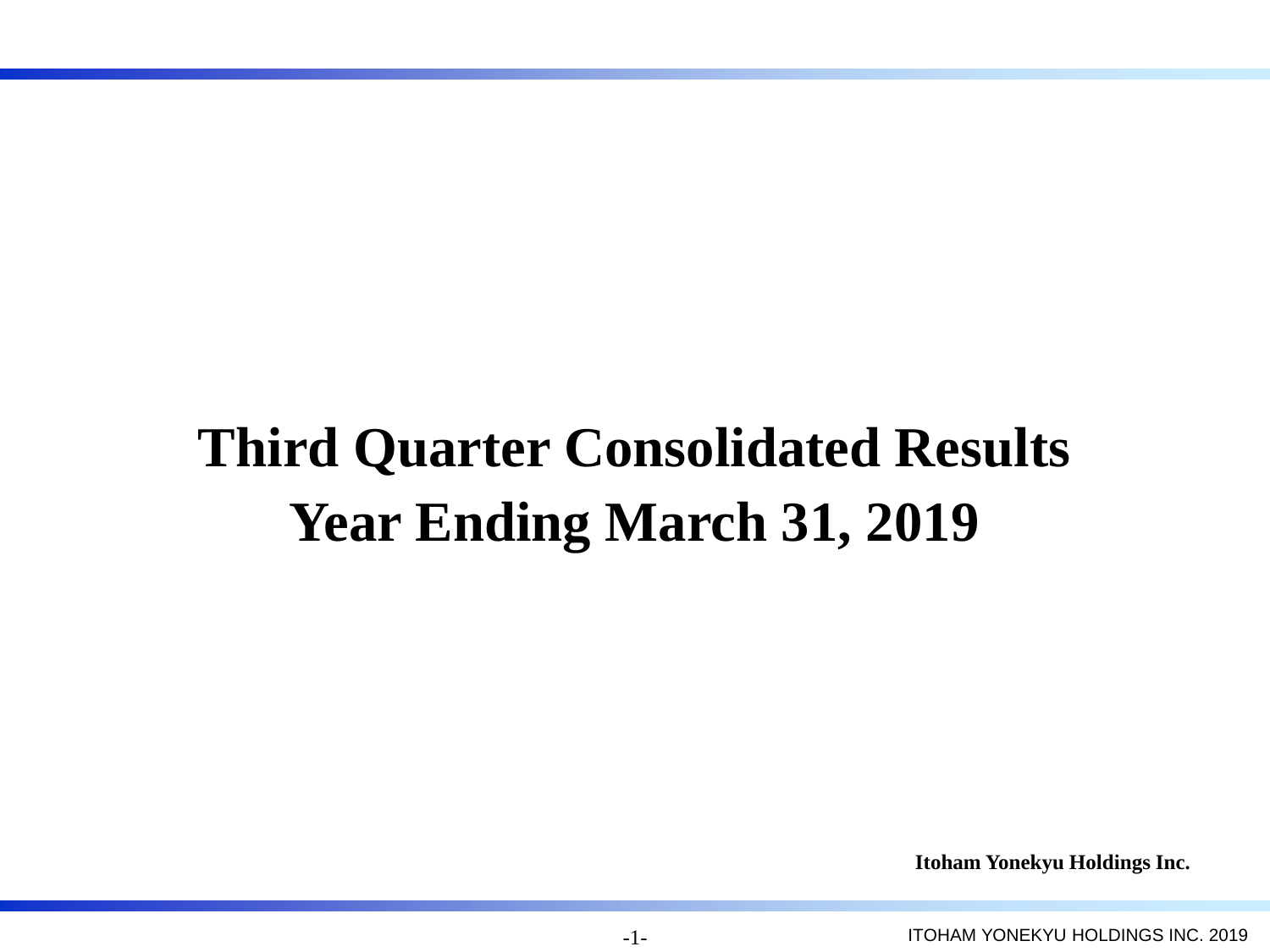### **Table of Contents**

| Consolidated Results Third Quarter Year Ending March 31, 2019 |
|---------------------------------------------------------------|
| Profit/Loss                                                   |
| <b>Itemized Sales</b>                                         |
| Selling, General and Administrative Expenses •                |
| Non-Operating Gain / Loss • Extraordinary Gain / Loss         |
| <b>Balance Sheet</b>                                          |
| <b>Cash Flow Statement</b>                                    |
| Segment Information                                           |
|                                                               |
| Segment Information Third Quarter Year Ending March 31, 2019  |

Processed Food Division Results ①

Processed Food Division Results ②

Meat Division Results ①

Meat Division Results ②

■Forecast Year Ending March 31, 2019 Forecast (Profit/Loss) Forecast (Itemized Sales)

■Appendix (Market Data)

Overseas Market Prices

CPI

Ham Sausage Data

Domestic Production/Imports

Meat Data

Marketed Volume/Ending Inventory (Beef)

Marketed Volume/Ending Inventory (Pork)

Marketed Volume/Ending Inventory (Chicken)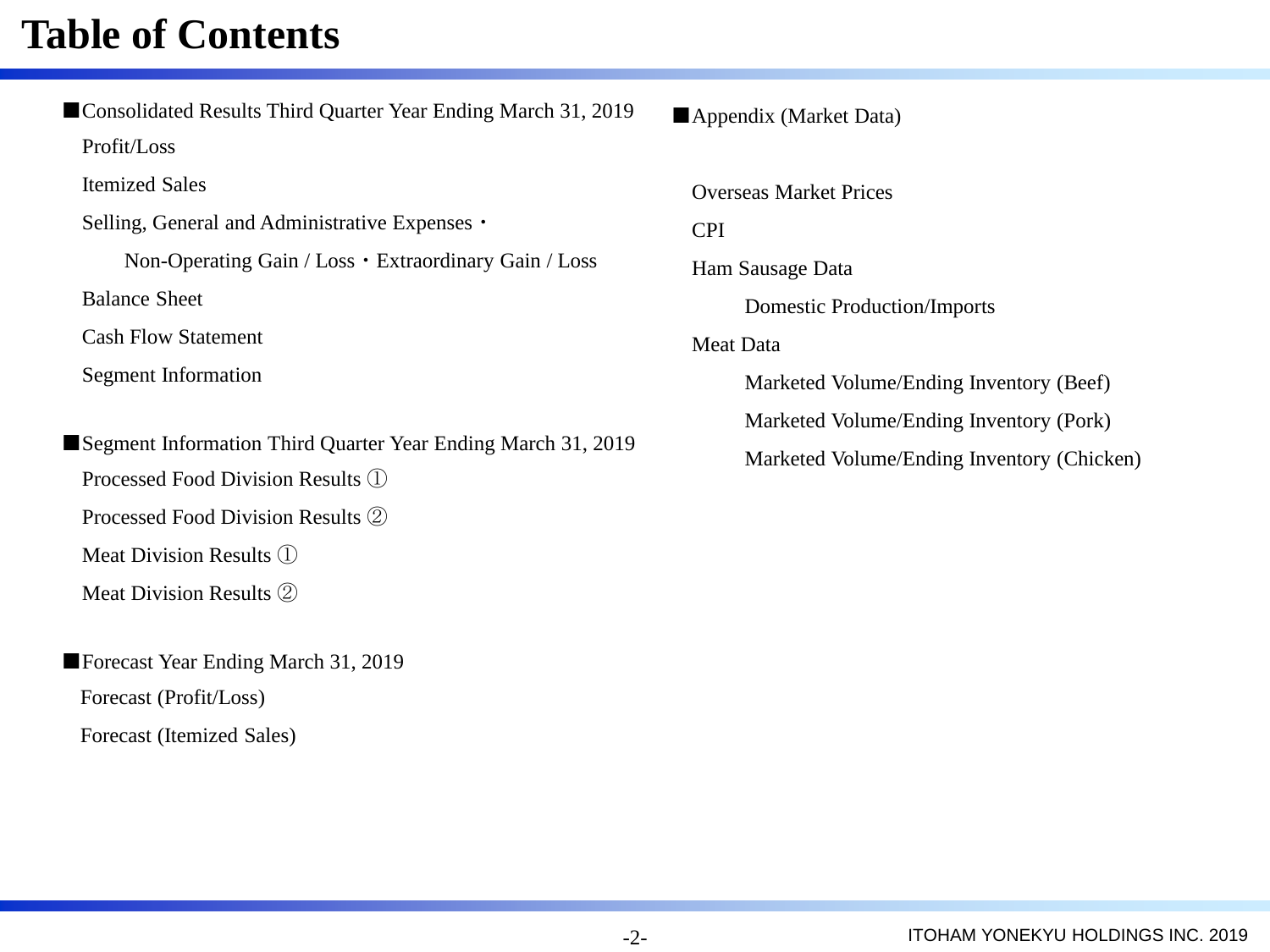## **Third Quarter Consolidated Results Year Ending March 31, 2019**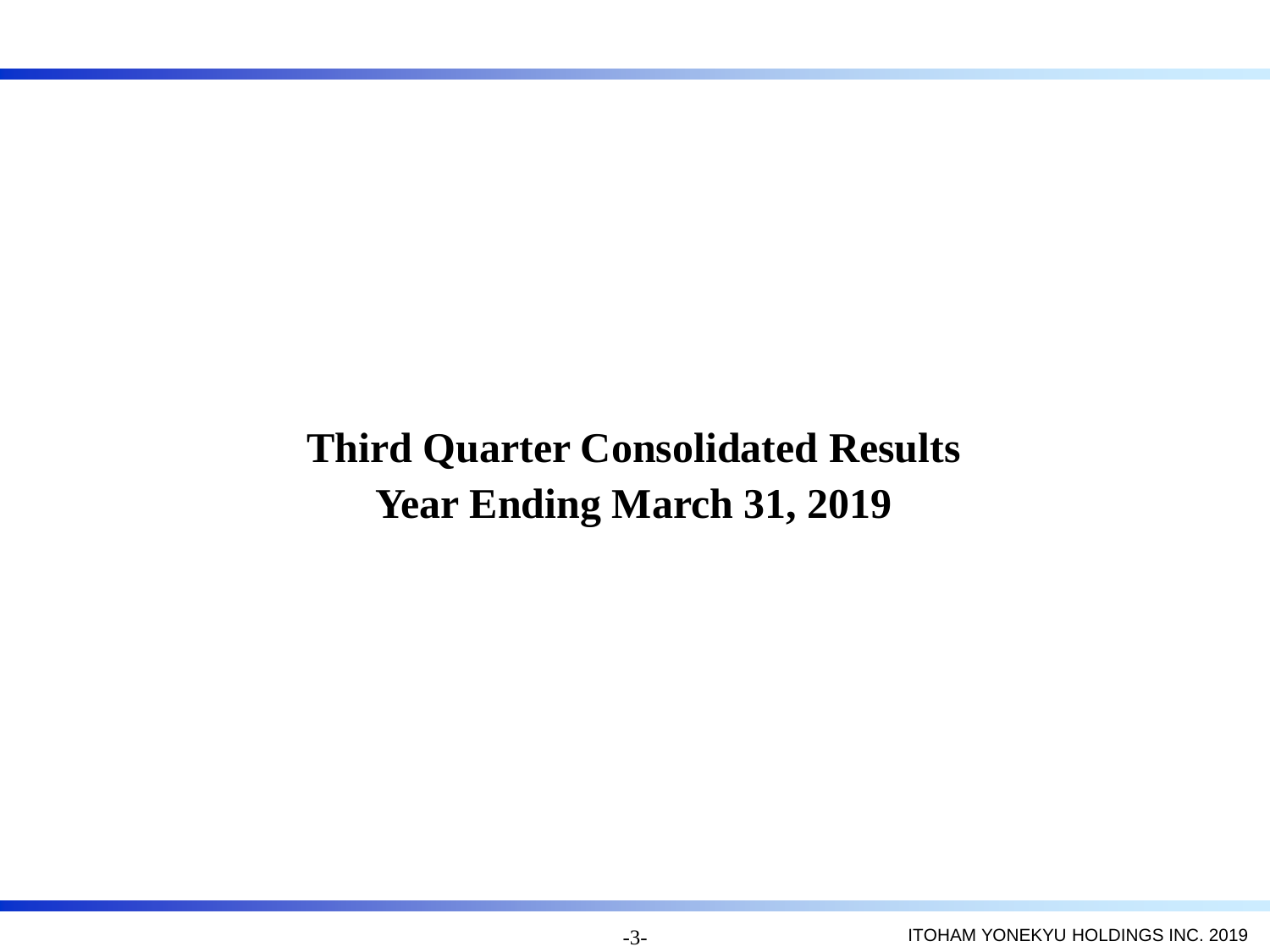## **Profit/Loss**

| <b>Quarterly Actual</b>                         |         |         |         |         | Million Yen, % |                                                                                        |
|-------------------------------------------------|---------|---------|---------|---------|----------------|----------------------------------------------------------------------------------------|
|                                                 | 2016/03 | 2017/03 | 2018/03 | 2019/03 |                | Operating Income<br>40                                                                 |
|                                                 | $1-3Q$  | $1-3Q$  | $1-3Q$  | $1-3Q$  | Change         | Ordinaly Income<br>Net Income                                                          |
| <b>Sales</b>                                    | 624,434 | 612,411 | 642,932 | 659,036 | 16,103         | $\blacktriangleright$ Sales<br>659<br>643<br>30<br>624                                 |
| <b>COGS</b>                                     | 528,793 | 510,371 | 539,540 | 557,009 | 17,469         | 612                                                                                    |
| <b>Gross Profit</b>                             | 95,639  | 102,040 | 103,392 | 102,026 | $-1,365$       | 22.5<br>20.6                                                                           |
| $%$ of sales)                                   | 15.3    | 16.7    | 16.1    | 15.5    | $-0.6$         | 19.4<br>$17.3$ 18.7<br>20<br>$15.2^{15.8}$                                             |
| Selling, General and<br>Administrative Expenses | 80,455  | 82,590  | 84,690  | 87,253  | 2,562          | Income (Billion Yen)<br>$14.4$ 14.8 <sup>15.8</sup><br>11.3                            |
| (% of sales)                                    | 12.9    | 13.5    | 13.2    | 13.2    | 0.0            | 10.<br>10                                                                              |
| <b>Operating Income</b>                         | 15,183  | 19,449  | 18,702  | 14,773  | $-3,928$       |                                                                                        |
| (% of sales)                                    | 2.4     | 3.2     | 2.9     | 2.2     | $-0.7$         | $\Omega$                                                                               |
| Non-operating Gain/Loss                         | 568     | 3,100   | 1,849   | 1,071   | $-778$         | 2016/03<br>2017/03<br>2018/03<br>2019/03                                               |
| Ordinary Income                                 | 15,750  | 22,549  | 20,552  | 15,845  | $-4,707$       | <b>Sales</b>                                                                           |
| $%$ of sales)                                   | 2.5     | 3.7     | 3.2     | 2.4     | $-0.8$         |                                                                                        |
| Extra-ordinary Gain/Loss                        | 1,809   | 2,054   | 654     | 623     | $-31$          | ANZCO Exchange Rate Effect $(-4,244)$                                                  |
| <b>Income Before Taxes</b>                      | 17,559  | 24,604  | 21,206  | 16,468  | $-4,738$       | <b>Non-Operating P/L</b>                                                               |
| Net Income                                      | 11,262  | 17,263  | 14,418  | 10,860  | $-3,558$       |                                                                                        |
| (% of sales)                                    | 1.8     | 2.8     | 2.2     | 1.6     | $-0.6$         | <b>Equity Method</b><br>56 $(-1,336)$                                                  |
|                                                 |         |         |         |         |                | <b>Extra-Ordinary P/L</b>                                                              |
| Net earning per share                           |         |         |         | 36.74   |                |                                                                                        |
| Dividend per share<br>(forecast, full year)     |         |         | 17.00   |         |                | <b>Sales of Securities</b><br>562<br>$(-180)$<br>Disaster Loss<br>$(-287)$<br>$(-287)$ |
|                                                 |         |         |         |         |                | * () denotes change vs March 31, 2018 figures                                          |

※Financial results for 2016/03 derived by simply adding the results for Itoham and Yonekyu

10.9

100

200 300

400

(**Billion YEn**

 $\overline{\phantom{0}}$ 

500 600 **Sales** 

700

800

900

-4-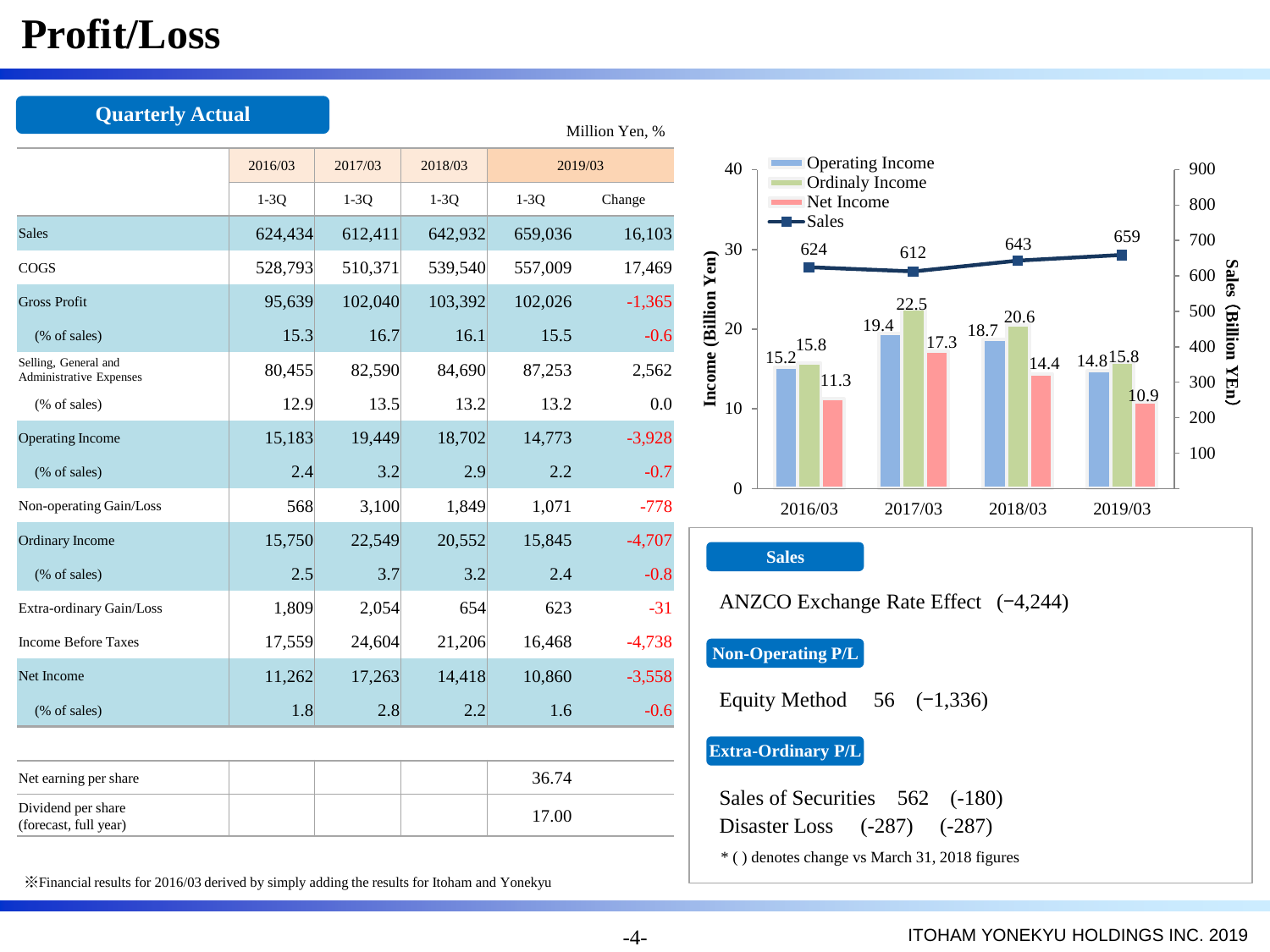## **Itemized Sales**

| <b>Itemized Sales</b> |         |         |         |         |             | <b>Year on Year Changes</b>                       |      |
|-----------------------|---------|---------|---------|---------|-------------|---------------------------------------------------|------|
|                       |         |         |         |         | Million Yen |                                                   |      |
|                       | 2016/03 | 2017/03 | 2018/03 | 2019/03 |             |                                                   |      |
|                       | $1-3Q$  | $1-3Q$  | $1-3Q$  | $1-3Q$  | Change      |                                                   | Volt |
| <b>Sales</b>          | 624,434 | 612,411 | 642,932 | 659,036 | 16,103      | Ham/Sausage<br>Processed Food<br>Meat             |      |
| Ham/Sausage           | 136,151 | 136,901 | 140,429 | 139,291 | $-1,138$    | Beef<br>Pork                                      |      |
| Processed Food        | 83,948  | 92,875  | 98,577  | 104,524 | 5,947       | Chicken<br>Others                                 |      |
| Meat                  | 394,605 | 372,106 | 388,297 | 397,646 | 9,349       | • For reference<br>Year on year changes excluding |      |
| Others                | 9,730   | 10,532  | 15,629  | 17,575  | 1,946       |                                                   |      |
|                       |         |         |         |         |             |                                                   |      |

※Financial results for 2016/03 derived by simply adding the results for Itoham and Yonekyu

| Million Yen |                |         | $\%$    |
|-------------|----------------|---------|---------|
| 03          |                | 2019/03 |         |
|             |                | $1-3Q$  |         |
| Change      |                | Volume  | Amount  |
|             | Ham/Sausage    | 0.0     | $-0.8$  |
| 16,103      | Processed Food | 5.6     | 6.0     |
|             | Meat           | 3.7     | 2.4     |
| $-1,138$    | <b>Beef</b>    | 7.9     | 5.8     |
|             | Pork           | 1.0     | $-1.2$  |
|             | Chicken        | 1.0     | $-11.0$ |
| 5,947       | Others         | 8.9     | 23.3    |
|             |                |         |         |

| $\cdot$ For reference                |  |
|--------------------------------------|--|
| Year on year changes excluding ANZCO |  |

%

|                       | 2019/03          |         |  |
|-----------------------|------------------|---------|--|
|                       | $1-3Q$           |         |  |
|                       | Volume<br>Amount |         |  |
| Ham/Sausage           | $-0.2$           | $-1.2$  |  |
| <b>Processed Food</b> | 5.1              | 5.9     |  |
| Meat                  | 3.2              | 1.4     |  |
| <b>Beef</b>           | 9.9              | 7.7     |  |
| Pork                  | 1.0              | $-1.2$  |  |
| Chicken               | 1.0              | $-11.0$ |  |
| <b>Others</b>         | 16.1             | 30.5    |  |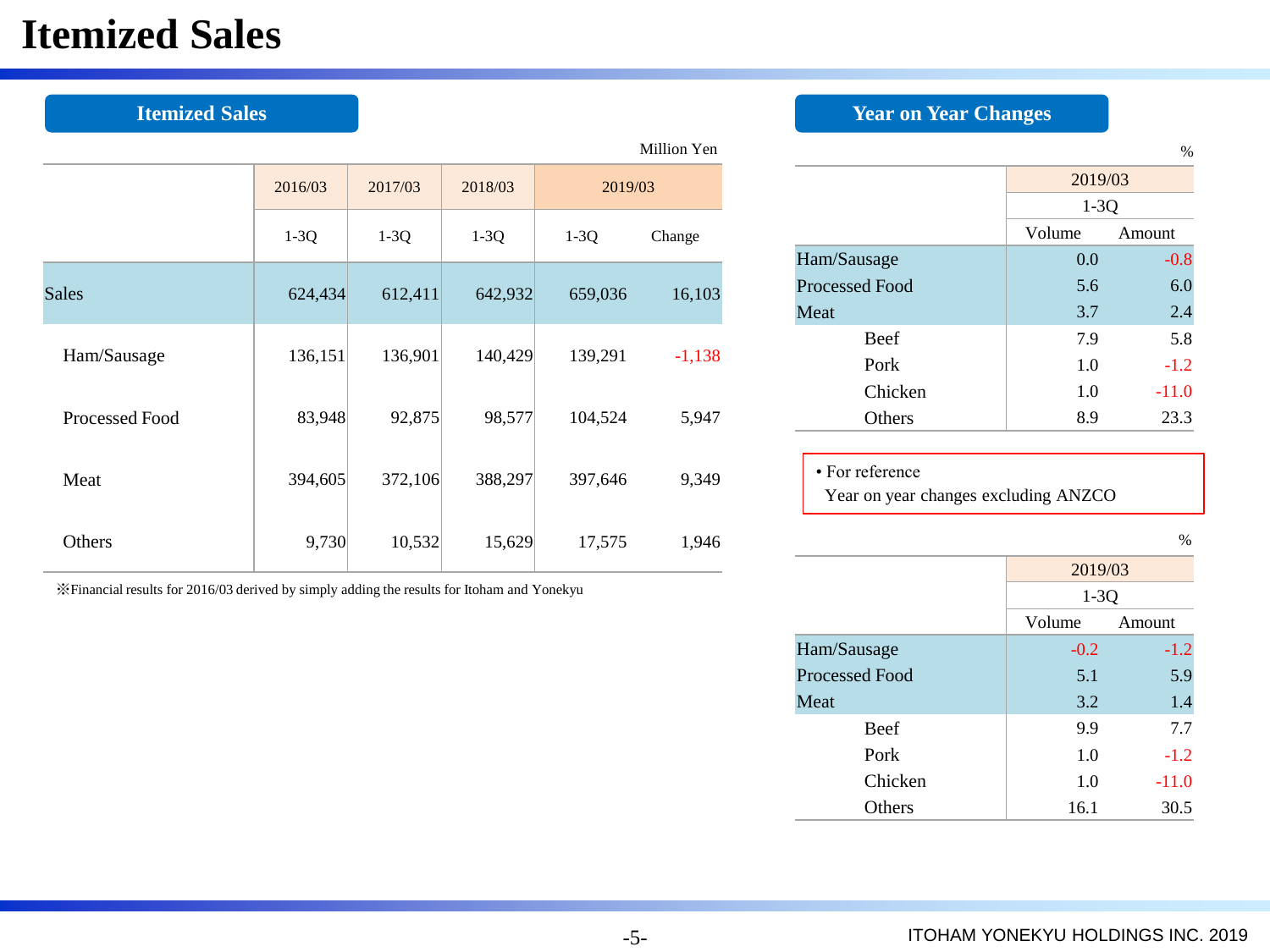### **Selling, General and Administrative Expenses**・

### **Non-Operating Gain / Loss**・**Extraordinary Gain / Loss**

**Selling, General and Administrative Expenses Non-operational Gain/Loss** 

|                                                        |         |         | Million Yen, % |
|--------------------------------------------------------|---------|---------|----------------|
|                                                        | 2018/03 | 2019/03 |                |
|                                                        | $1-3Q$  | $1-3Q$  | Change         |
|                                                        |         |         |                |
| <b>Sales</b>                                           | 642,932 | 659,036 | 16,103         |
|                                                        |         |         |                |
| Selling, General and<br><b>Administrative Expenses</b> | 84,690  | 87,253  | 2,562          |
| % of Sales                                             | 13.2    | 13.2    | 0.0            |
| <b>Labor Expenses</b>                                  | 27,746  | 26,936  | $-810$         |
| Shipping / Handling                                    | 23,200  | 25,567  | 2,367          |
| Advertisement                                          | 6,001   | 5,855   | $-146$         |
| <b>Sales Fees</b>                                      | 5,796   | 5,661   | $-135$         |
| Packing                                                | 2,923   | 3,099   | 176            |
| Depreciation                                           | 1,186   | 1,222   | 37             |
| <b>Other Expenses</b>                                  | 17,835  | 18,909  | 1,074          |

|                      |         |         | Million Yen |
|----------------------|---------|---------|-------------|
|                      | 2018/03 | 2019/03 |             |
|                      | $1-3Q$  | $1-3Q$  | Change      |
| <b>Equity Method</b> | 1,392   | 56      | $-1,336$    |
| Financing            | $-286$  | $-218$  | 68          |
| <b>Others</b>        | 743     | 1,233   | 490         |
| Non-Operational G/L  | 1,849   | 1,071   | $-778$      |

### **Extraordinary Gain/Loss**

|                                           |         |         | Million Yen |
|-------------------------------------------|---------|---------|-------------|
|                                           | 2018/03 | 2019/03 |             |
|                                           | $1-3Q$  | $1-3Q$  | Change      |
| Gain on sales of<br>investment securities | 742     | 562     | $-180$      |
| <b>Others</b>                             | $-88$   | 60      | 148         |
| Extraordinary G/L                         | 654     | 623     | $-31$       |

Million Yen

-6-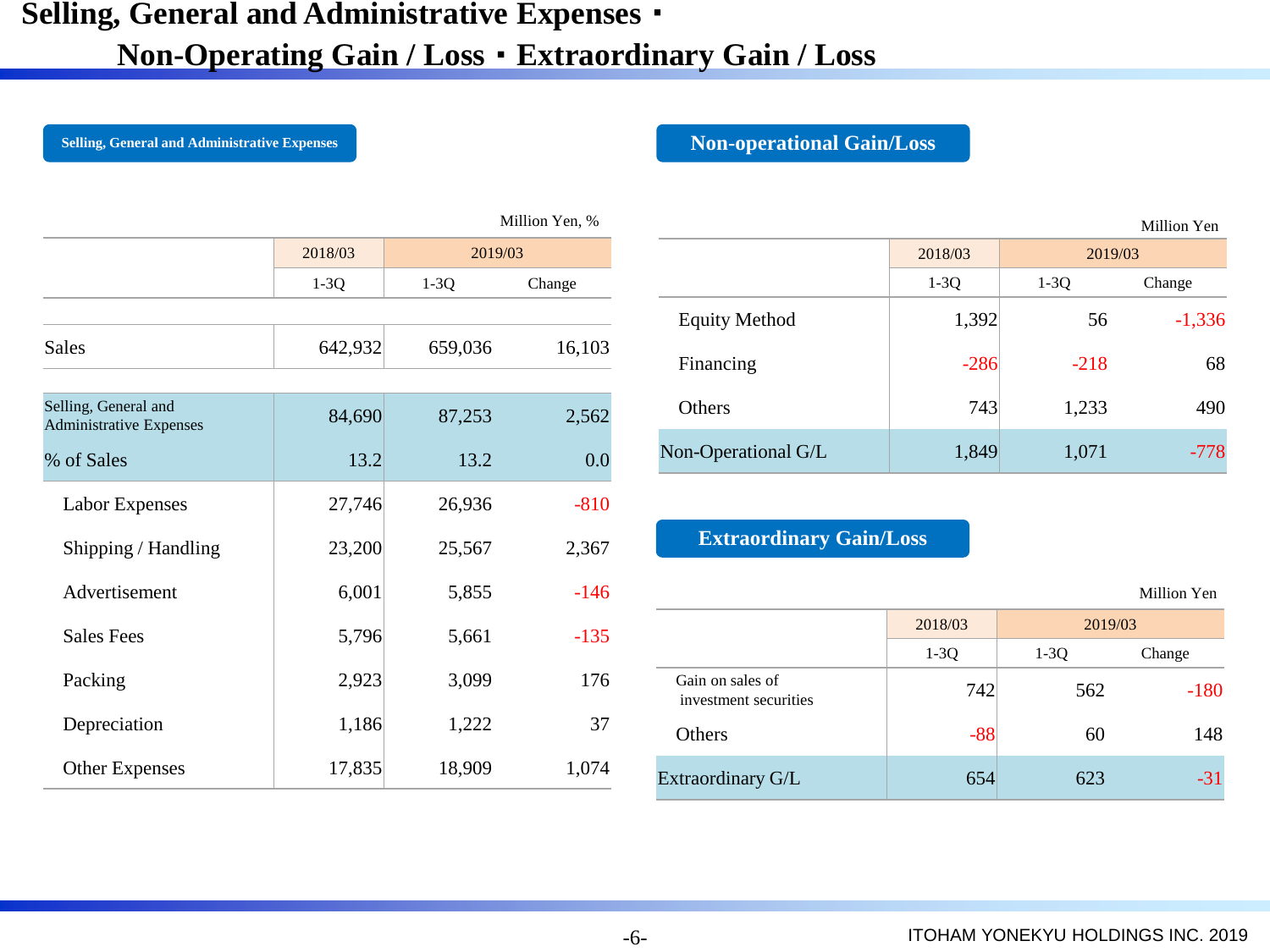## **Balance Sheet**

Million Yen

|                             | 2018/03<br>Year end | 2019/03<br>3Q | Change    |                                 | 2018/03<br>Year end | 2019/03<br>3Q | Change   |
|-----------------------------|---------------------|---------------|-----------|---------------------------------|---------------------|---------------|----------|
| <b>Current Assets</b>       | 213,465             | 231,716       |           | 18,250 Total Liabilities        | 156,343             | 173,109       | 16,766   |
| Cash and Term Deposits      | 29,585              | 16,556        | $-13,029$ | <b>Current Liabilities</b>      | 127,765             | 151,650       | 23,884   |
| Receivables                 | 94,056              | 121,873       | 27,817    | <b>Fixed Liablilities</b>       | 28,577              | 21,459        | $-7,118$ |
| Inventories                 | 86,274              | 88,844        |           | 2,569 Net Assets                | 219,861             | 225,170       | 5,309    |
| <b>Other Current Assets</b> | 3,550               | 4,443         | 893       | Shareholder's equity            | 214,499             | 220,330       | 5,830    |
|                             |                     |               |           | Capital                         | 30,003              | 30,003        | 0        |
| <b>Fixed Assets</b>         | 162,738             | 166,564       | 3,825     | Capital Surplus                 | 96,289              | 96,301        | 11       |
| Tangible Assets             | 89,735              | 97,983        | 8,247     | <b>Retained Earning</b>         | 90,031              | 95,874        | 5,843    |
| Intangible Assets           | 25,816              | 24,450        | $-1,365$  | <b>Treasury Stock</b>           | $-1,824$            | $-1,849$      | $-25$    |
| Investments & Other Assets  | 47,186              | 44,130        | $-3,056$  | Other Comprehensive Income      | 4,113               | 3,530         | $-582$   |
|                             |                     |               |           | Subscription rights to shares   | 257                 | 139           | $-117$   |
|                             |                     |               |           | Non-controlling interests       | 990                 | 1,169         | 178      |
| <b>Total Assets</b>         | 376,204             | 398,280       |           | 22,075 Liability and Net Assets | 376,204             | 398,280       | 22,075   |

|                            | 2018/03<br>Year end | 2019/03<br>3Q | Change | <b>Assets</b>    | <b>Receivables</b>          | <b>Change/Billion Yen</b><br>27.8<br>$\cdot$ + |
|----------------------------|---------------------|---------------|--------|------------------|-----------------------------|------------------------------------------------|
| Debt with Interes          | 46,430              | 57,028        | 10,598 |                  | <b>Inventories</b>          | 2.5<br>$+$                                     |
| $D/E$ Ratio $(\%)$         | 21.2                | 25.5          | 4.3    |                  | <b>Tangible Assets</b>      | 8.2<br>$\cdot$ + $\cdot$                       |
|                            |                     |               |        |                  |                             |                                                |
| Shareholder's equity       | 218,612             | 223,860       | 5,248  | <b>Liability</b> |                             | <b>Change/Billion Yen</b>                      |
| Capital to Asset Ratio (%) | 58.1                | 56.2          | $-1.9$ |                  | <b>Trade notes/Payables</b> | 6.5                                            |
|                            |                     |               |        |                  | <b>Short Term Debts</b>     | 19.2<br>$+$                                    |
|                            |                     |               |        |                  | <b>Long Term Debts</b>      | 8.6<br>$\overline{\phantom{0}}$                |

**Net Assets**

| $\langle$ Valuation/Conversion $\rangle$ Change/Billion Yen |                      |  |
|-------------------------------------------------------------|----------------------|--|
| <b>Securities</b>                                           | $\therefore$ $-$ 0.5 |  |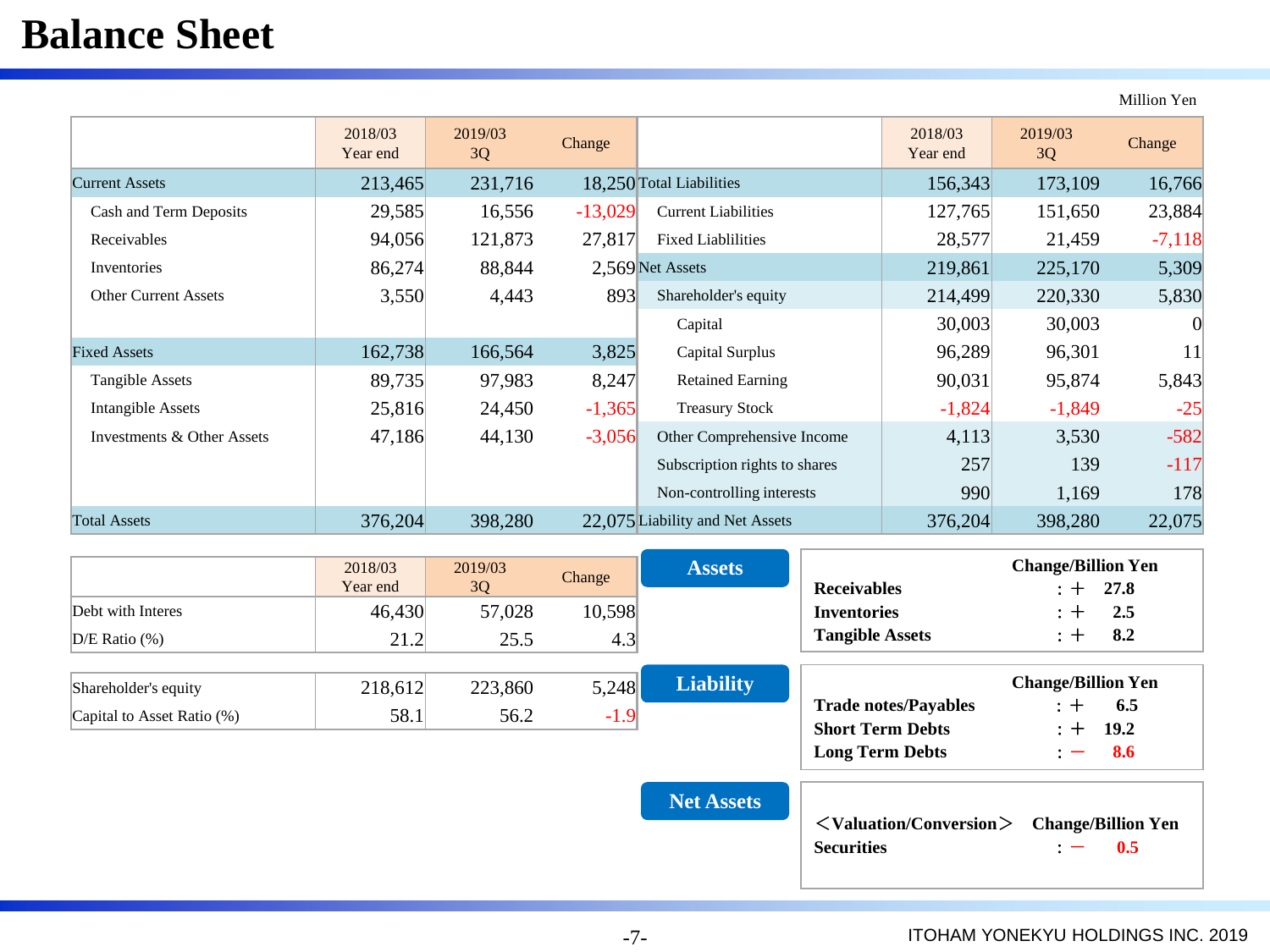## **Cash Flow Statement**

|                                       |           |           | Million Yen |                            |                   |                     |                    |                          |
|---------------------------------------|-----------|-----------|-------------|----------------------------|-------------------|---------------------|--------------------|--------------------------|
|                                       | 2018/03   | 2019/03   |             |                            |                   |                     |                    | CF Operation             |
|                                       | $1-3Q$    | $1-3Q$    | Change      |                            | 10                |                     |                    | CF Investments<br>$-FCF$ |
| <b>OCash Flow from Operation</b>      | $-12,630$ | $-4,867$  | 7,763       |                            | 5<br>$\mathbf{0}$ |                     |                    |                          |
| <b>Income Before Taxes</b>            | 21,206    | 16,468    | $-4,738$    |                            | $-5$              |                     |                    |                          |
| Depreciation                          | 6,518     | 7,160     | 642         | Amount (Billion Yen)       | $-10$             | $-7.4$              | $-4.9$             |                          |
| Change in Recievables                 | $-43,226$ | $-28,122$ | 15,104      |                            | $-15$             | $-12.6$             |                    | $-15.5$                  |
| Change in Inventory                   | $-3,948$  | $-3,871$  | 77          |                            | $-20$             |                     |                    |                          |
| Change in Payables                    | 9,452     | 6,832     | $-2,620$    |                            | $-25$             | $-20.0$             |                    | $-20.4$                  |
| Others                                | $-2,632$  | $-3,334$  | $-702$      |                            | $-30$             | 2018/03             |                    | 2019/03                  |
| <b>2</b> Cash Flow from Investments   | $-7,370$  | $-15,492$ | $-8,122$    | <b>Depreciation</b>        |                   |                     | <b>Billion Yen</b> | (2018/03)                |
| <b>3 Cash Flow from Financing</b>     | $-16,078$ | 6,505     | 22,583      |                            |                   | $1-3Q$<br>Full Year | 7.1<br>9.7         | (6.5)<br>(8.7)           |
| <b>4</b> ) Ending Cash and Securities | 16,103    | 16,254    | 151         | <b>Capital Expenditure</b> |                   |                     | <b>Billion Yen</b> | (2018/03)                |
| $(1+2)$ FCF                           | $-20,001$ | $-20,359$ | $-358$      |                            |                   | $1-3Q$<br>Full Year | 16.6<br>20.6       | (7.9)<br>(12.6)          |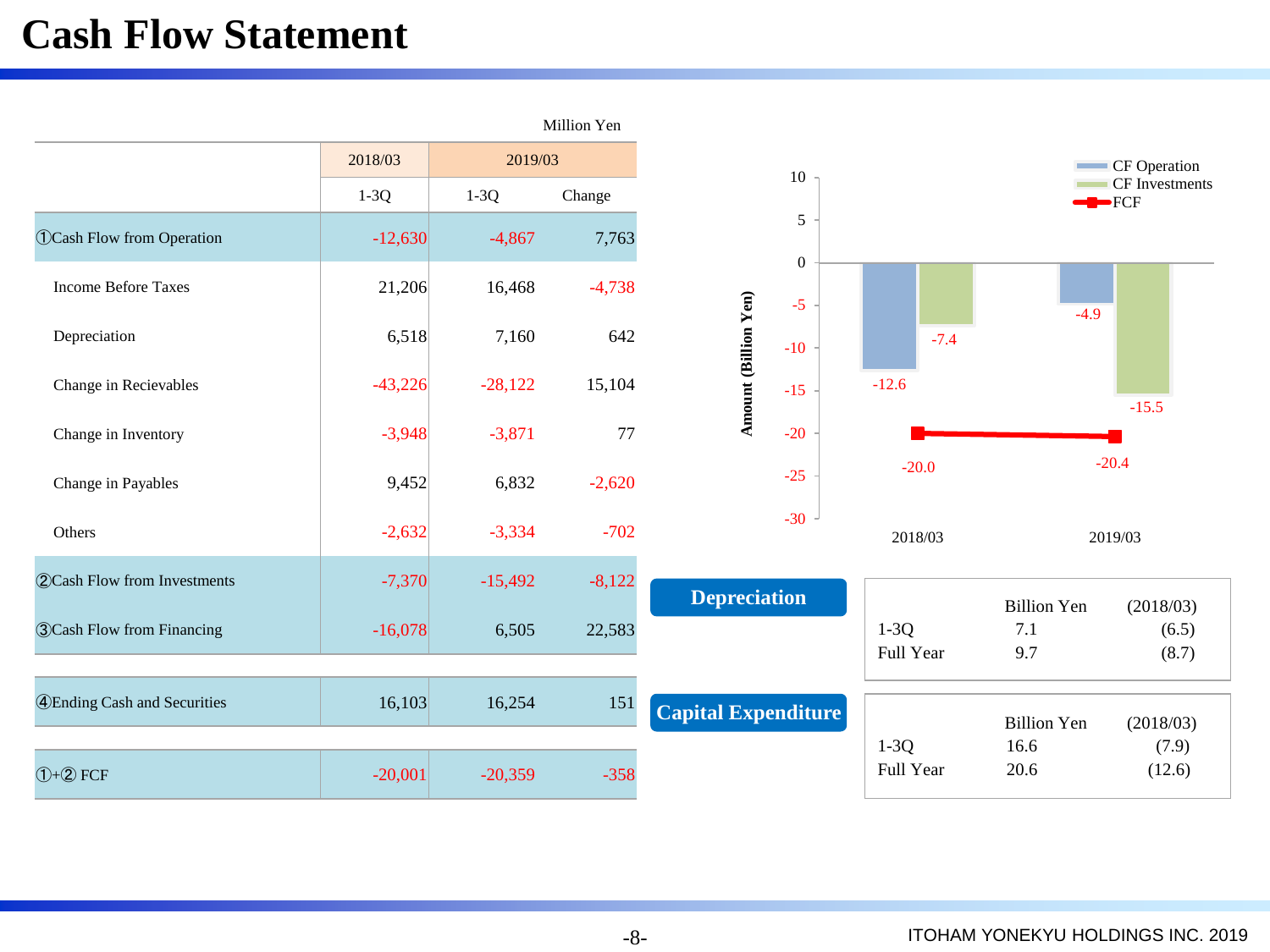## **Segment Information**

|                      |           |         |         | Million Yen, % |           |    |              |                |      |                     |      |  |
|----------------------|-----------|---------|---------|----------------|-----------|----|--------------|----------------|------|---------------------|------|--|
|                      |           | 2018/03 | 2019/03 |                |           | 30 |              | Processed Food |      | • Meat<br>$\sim$    |      |  |
|                      |           | $1-3Q$  | $1-3Q$  | Change         | 25        |    | Consolidated |                |      | -Consolidated Sales |      |  |
| Processed Food       | Sales     | 224,677 | 228,455 | 3,778          |           |    |              | 643            |      | 659                 |      |  |
| Division             | Op Income | 11,014  | 8,215   | $-2,799$       | Yem<br>20 |    |              |                | 18.7 |                     |      |  |
|                      | % Sales   | 4.9     | 3.6     | $-1.3$         |           |    |              |                |      |                     | 14.8 |  |
| <b>Meat Division</b> | Sales     | 415,047 | 427,371 | 12,323         | 15        |    |              |                |      |                     |      |  |
|                      | Op Income | 7,994   | 7,050   | $-944$         | (Billion  |    | 11.0         |                |      |                     |      |  |
|                      | % Sales   | 1.9     | 1.6     | $-0.3$         | 10        |    |              | 8.0            |      | 8.2<br>7.1          |      |  |
| Others               | Sales     | 3,207   | 3,209   |                | Op Income |    |              |                |      |                     |      |  |
|                      | Op Income | 607     | 247     | $-360$         |           | 5  |              |                |      |                     |      |  |
| Consolidation Adj    | Op Income | $-915$  | $-739$  | 175            |           |    |              |                |      |                     |      |  |
| Consolidated         | Sales     | 642,932 | 659,036 | 16,103         |           |    |              | 2018/03        |      | 2019/03             |      |  |
|                      | Op Income | 18,702  | 14,773  | $-3,928$       |           |    |              |                |      |                     |      |  |
|                      | % Sales   | 2.9     | 2.2     | $-0.7$         |           |    |              |                |      |                     |      |  |

### **Semi-annual Actual**

| Million Yen, % |  |  |
|----------------|--|--|
|----------------|--|--|

0

100 200

300

**Billion Yen**

 $\check{ }$ 

400

500  $\frac{600}{500}$   $\frac{8}{9}$ 

700

800

|                      |              | 2018/03 |          | $2019/03$ Forecast (Updated $2/4$ ) |          |          |               |             |          |  |  |  |
|----------------------|--------------|---------|----------|-------------------------------------|----------|----------|---------------|-------------|----------|--|--|--|
|                      |              | $1-3Q$  |          | $1-3Q$                              |          | Year     |               |             |          |  |  |  |
|                      |              |         | Year     | Actual                              | vs 2018  | Rev 2/4  | F'cast $11/2$ | vs Original | vs 2018  |  |  |  |
| Processed Food       | Sales        | 224,677 | 287,502  | 228,455                             | 3,778    | 292,000  | 295,500       | $-3,500$    | 4,498    |  |  |  |
| Division             | Op Income    | 11,014  | 10,764   | 8,215                               | $-2,799$ | 7,300    | 9,300         | $-2,000$    | $-3,464$ |  |  |  |
|                      | % Sales      | 4.9     | 3.7      | 3.6                                 | $-1.3$   | 2.5      | 3.1           | $-0.6$      | $-1.2$   |  |  |  |
| <b>Meat Division</b> | <b>Sales</b> | 415,047 | 540,107  | 427,371                             | 12,323   | 553,500  | 550,000       | 3,500       | 13,393   |  |  |  |
|                      | Op Income    | 7,994   | 11,432   | 7,050                               | $-944$   | 8,500    | 11,500        | $-3,000$    | $-2,932$ |  |  |  |
|                      | % Sales      | 1.9     | 2.1      | 1.6                                 | $-0.3$   | 1.5      | 2.1           | $-0.6$      | $-0.6$   |  |  |  |
| Others               | <b>Sales</b> | 3,207   | 4,255    | 3,209                               |          | 4,500    | 4,500         |             | 245      |  |  |  |
|                      | Op Income    | 607     | 632      | 247                                 | $-360$   | 300      | 200           | 100         | $-332$   |  |  |  |
| Consolidation Adj    | Op Income    | $-915$  | $-1,267$ | $-739$                              | 175      | $-1,100$ | $-1,000$      | $-100$      | 167      |  |  |  |
| Consolidated         | <b>Sales</b> | 642,932 | 831,865  | 659,036                             | 16,103   | 850,000  | 850,000       |             | 18,135   |  |  |  |
|                      | Op Income    | 18,702  | 21,562   | 14,773                              | $-3,928$ | 15,000   | 20,000        | $-5,000$    | $-6,562$ |  |  |  |
|                      | % Sales      | 2.9     | 2.6      | 2.2                                 | $-0.7$   | 1.8      | 2.4           | $-0.6$      | $-0.8$   |  |  |  |

※Sales for each segment are sales amount to outside customers.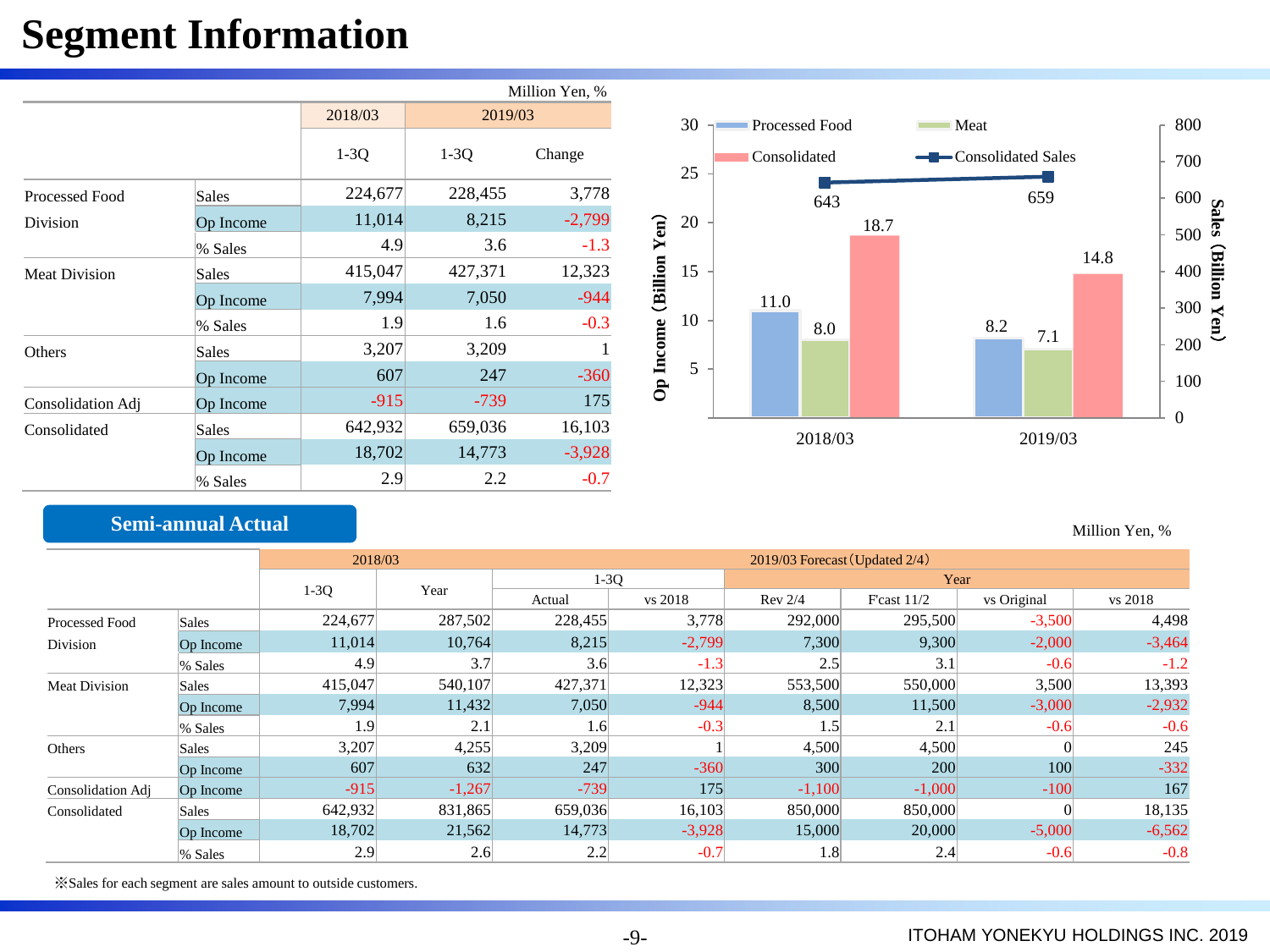**Segment Information Third Quarter Year Ending March 31, 2019**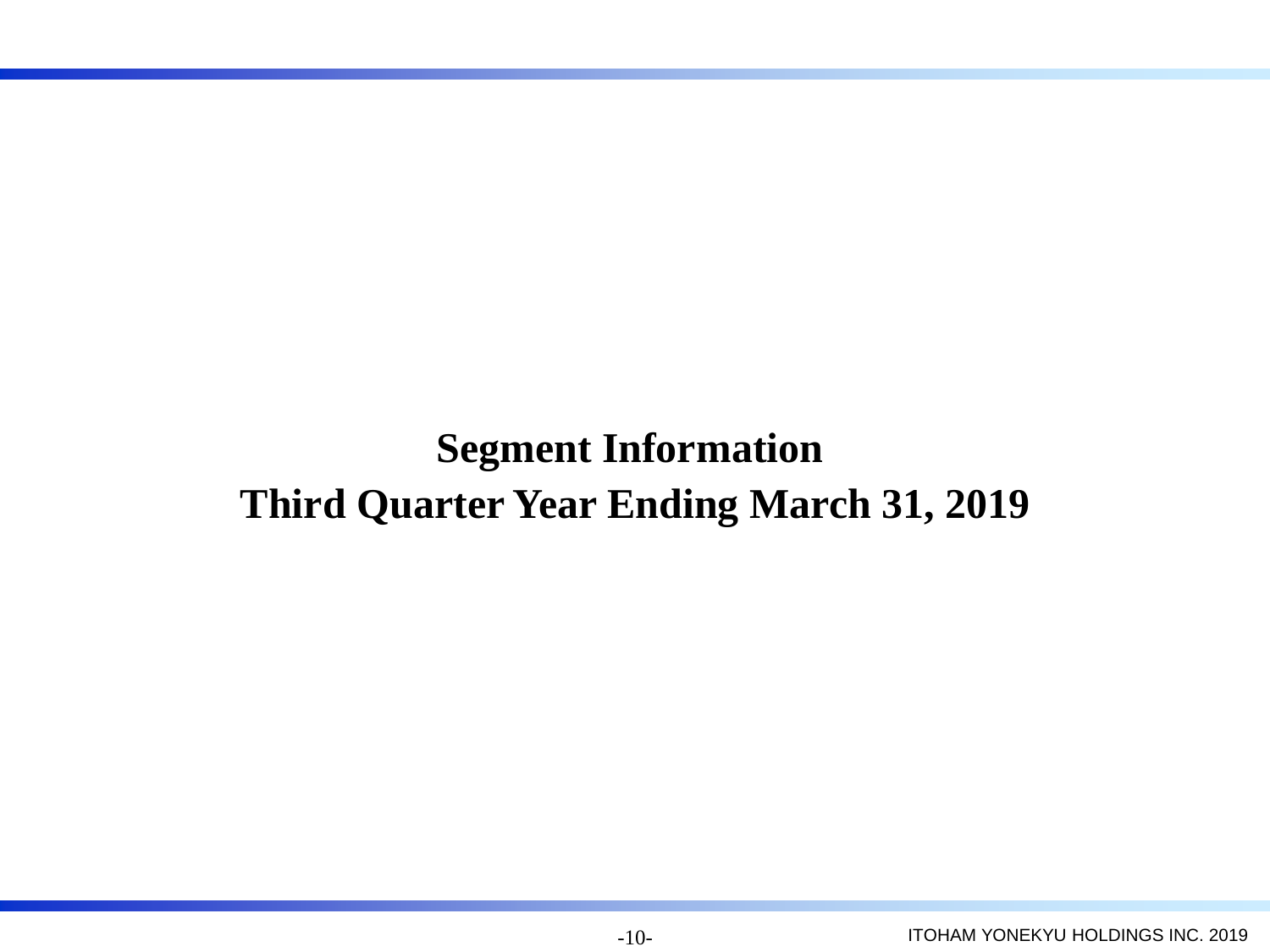## **Processed Food Division Results** ①

| <b>Processed Food Division Results</b> |              |         |                                 |                | 16,000                   |  |                    | OP In |  |
|----------------------------------------|--------------|---------|---------------------------------|----------------|--------------------------|--|--------------------|-------|--|
|                                        |              |         |                                 | Million Yen, % | 14,000                   |  | $\leftarrow$ Sales |       |  |
|                                        |              | 2018/03 | $\frac{1}{2}$ 12,000<br>2019/03 |                |                          |  |                    | 225   |  |
|                                        |              | $1-3Q$  | $1-3Q$                          | Change         | <b>Million</b><br>10,000 |  |                    |       |  |
| Processed Food                         | <b>Sales</b> | 224,677 | 228,455                         | 3,778          | 8,000<br>6,000           |  |                    |       |  |
| Division                               | Op Income    | 11,014  | 8,215                           | $-2,799$       | Income<br>4,000          |  | 11,014             |       |  |
|                                        | % Sales      | 4.9     | 3.6                             | $-1.3$         | ථි<br>2,000              |  |                    |       |  |

**Operating Income Factors**

#### 16,000 OP Income 300 14,000 250 Op Income (Million Yen) **Op Income (Million Yen)** 225 228 12,000 200 **Sales** 10,000 (Billion Yen) (**Billion Yen** 150 8,000 6,000 11,014 100 4,000 8,215 50 2,000 0 2018/03 2019/03

#### Million Yen

|                               | 1Q     | 2Q       | 3Q     | $1-3Q$   |          | Year     |                |
|-------------------------------|--------|----------|--------|----------|----------|----------|----------------|
|                               | Actual | Actual   | Actual | Actual   | Rev2/4   | Rev11/2  | Change         |
| 2018/03 Operating Income      | 2,964  | 2,936    | 5,114  | 11,014   | 10,764   | 10,764   | $\Omega$       |
| <b>Ingredient Costs</b>       | $-720$ | $-550$   | 70     | $-1,200$ | $-1,350$ | $-970$   | $-380$         |
| Sales Volume, Gross<br>Margin | $-100$ | $-600$   | $-350$ | $-1,050$ | $-1,300$ | 100      | $-1,400$       |
| Depreciation Expenses         | $-75$  | $-225$   | $-300$ | $-600$   | $-950$   | $-800$   | $-150$         |
| <b>Cost Reduction</b>         | 110    | 140      | 150    | 400      | 500      | 500      | $\overline{0}$ |
| Others                        | $-43$  | $-192$   | $-114$ | $-349$   | $-364$   | $-294$   | $-70$          |
| 2019/03 Operating Income      | 2,136  | 1,509    | 4,570  | 8,215    | 7,300    | 9,300    | $-2,000$       |
| Change                        | $-828$ | $-1,427$ | $-544$ | $-2,799$ | $-3,464$ | $-1,464$ | $-2,000$       |
| <b>Synergy Effect</b>         | 420    | 410      | 440    | 1,270    | 1,565    | 1,565    | $\overline{0}$ |





※Sales for each segment are sales amount to outside customers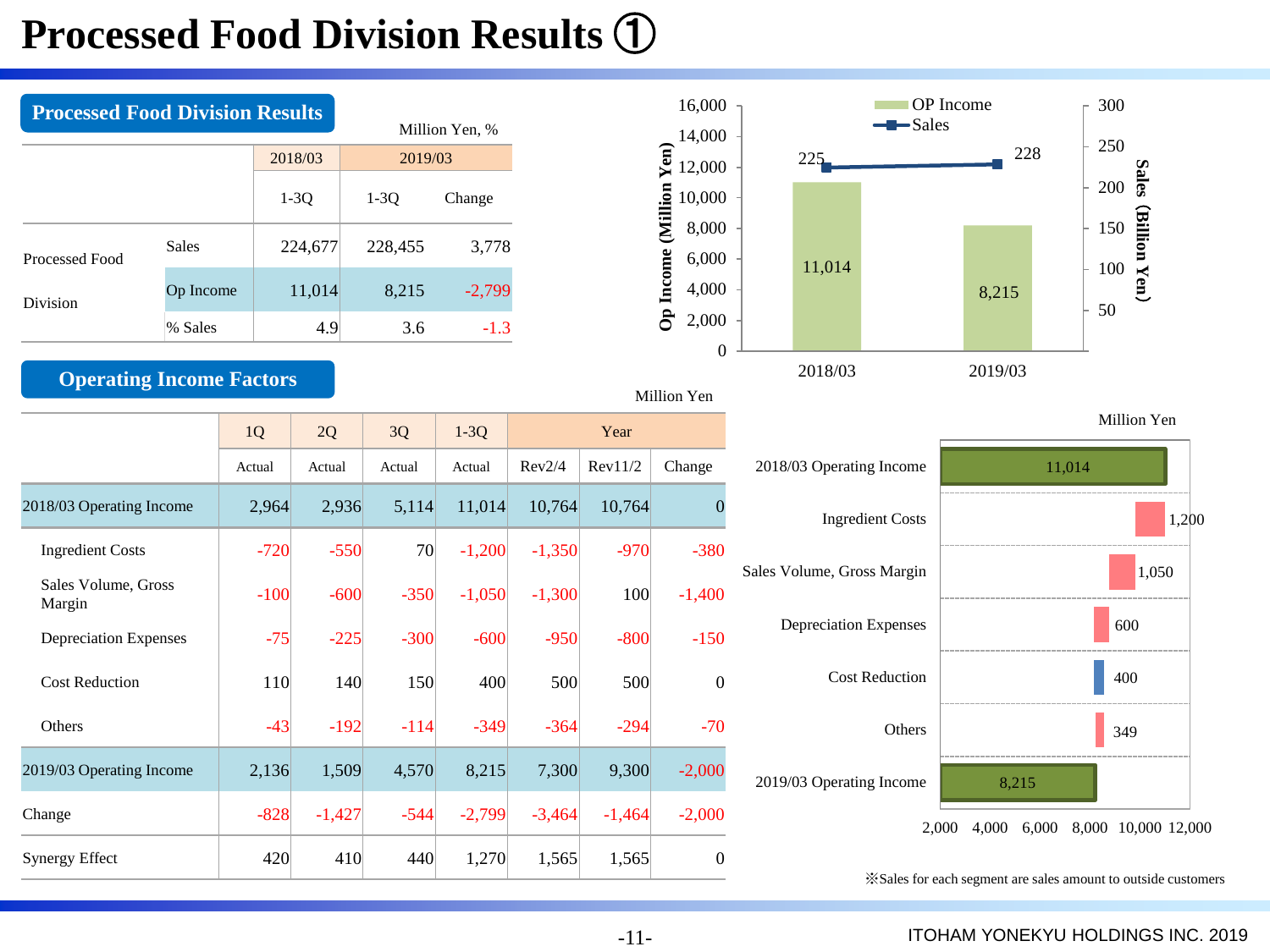## **Processed Food Division Results** ②

|                                              | <b>Third Quarter Year Ending March 31, 2019</b>                                                                                                                                                                                                                                                                                                                                               |                                                                                     | <b>Forecast Year Ending March 31, 2019</b>                                                                                                                                                                                                                                                                                                                                                                                                                                                                                                                                                                                                 |
|----------------------------------------------|-----------------------------------------------------------------------------------------------------------------------------------------------------------------------------------------------------------------------------------------------------------------------------------------------------------------------------------------------------------------------------------------------|-------------------------------------------------------------------------------------|--------------------------------------------------------------------------------------------------------------------------------------------------------------------------------------------------------------------------------------------------------------------------------------------------------------------------------------------------------------------------------------------------------------------------------------------------------------------------------------------------------------------------------------------------------------------------------------------------------------------------------------------|
| <b>Market Factor</b>                         | <b>Raw Materials</b><br><b>Supplementary Materials</b><br><b>Utilities</b><br><b>Logistics Expenses</b><br>Ham and Sausage Domestic Distribution<br>(domestic and imported) (April - November 2018, year on<br>year comparison) (Processed meat production volume)<br>Growth rate of expenditure on processed                                                                                 | $+730$ Mil. Yen<br>$-700$ Mil. Yen<br>$-410$ Mil. Yen<br>$-820$ Mil. Yen<br>$-0.5%$ | <b>Raw Materials/Other Costs</b><br>$-1,350$ Mil. Yen                                                                                                                                                                                                                                                                                                                                                                                                                                                                                                                                                                                      |
| <b>Business Strategy</b>                     | foods (Family Income and Expenditure Survey,<br>Ministry of Internal Affairs and Communications)<br>(Expenditure per household, nominal rate of change, year<br>on year comparison) April - November 2018 average<br>$-0.2 %$<br>Volume<br>Ham/Sausage<br>$+5.1%$<br>Volume                                                                                                                   | $+2.0%$<br>$-1.2%$<br>Amount<br>$+5.9%$<br>Amount                                   | $+0.0%$<br>$-1.1\%$<br>Volume<br>Amount<br>Ham/Sausage<br>$+5.0%$<br>$+5.8%$<br>Amount                                                                                                                                                                                                                                                                                                                                                                                                                                                                                                                                                     |
|                                              | Processed Food<br>* Main products (Amount (year on year comparison)<br>The GRAND Alt-Bayern<br>$(1Q: -1.9\% 2Q: 0.1\% 3Q: 0.9\%)$<br>Asano Fresh Loin Ham<br>$(1Q: 4.0\% 2Q: 4.4\% 3Q: 3.9\%)$<br>Gotenba Kogen Arabiki Pork<br>$(1Q: -18.5\% 2Q: -9.6\% 3Q: -9.8\%)$<br><b>GENKEI</b> bacon block<br>$(1Q: 4.1\% 2Q: 6.5\% 3Q: 0.8\%)$<br>Chilled Pizza<br>$(1Q: 9.8\% 2Q: 9.9\% 3Q: 4.6\%)$ | * excludes ANZCO<br>$-0.3%$<br>$+4.1%$<br>$-12.8%$<br>$+3.6%$<br>$+7.9%$            | Volume<br>Processed Food<br>* excludes ANZCO<br>• Operation of new Toride snack line *Started in June<br>· Strengthen brand/product value<br>• Increase cooked items<br>· Expand sales of seasoned meats<br>• Develop new reduced salt/sugar products<br>· Expand sales of highly profitable items<br>(continuous line products)<br>· Increase basic institutional products<br>· Cultivate CVS, FF, CS delicatessen items<br>· Strengthen ties with large scale retailers, local retailer and<br>large scale FS<br>· Expand sales shelves (daily items, produce, grocery, liquor)<br>· Expand sales channel (drug stores, discount stores, |
| <b>Synergy</b><br><b>Capital Expenditure</b> | Period $1,270$ Mil. Yen<br>$11,000$ Mil. Yen                                                                                                                                                                                                                                                                                                                                                  | Accum. $3,970$ Mil. Yen                                                             | distributors)<br>Period $1,565$ Mil. Yen Accum. $4,265$ Mil. Yen                                                                                                                                                                                                                                                                                                                                                                                                                                                                                                                                                                           |
|                                              |                                                                                                                                                                                                                                                                                                                                                                                               |                                                                                     | $13,000$ Mil. Yen                                                                                                                                                                                                                                                                                                                                                                                                                                                                                                                                                                                                                          |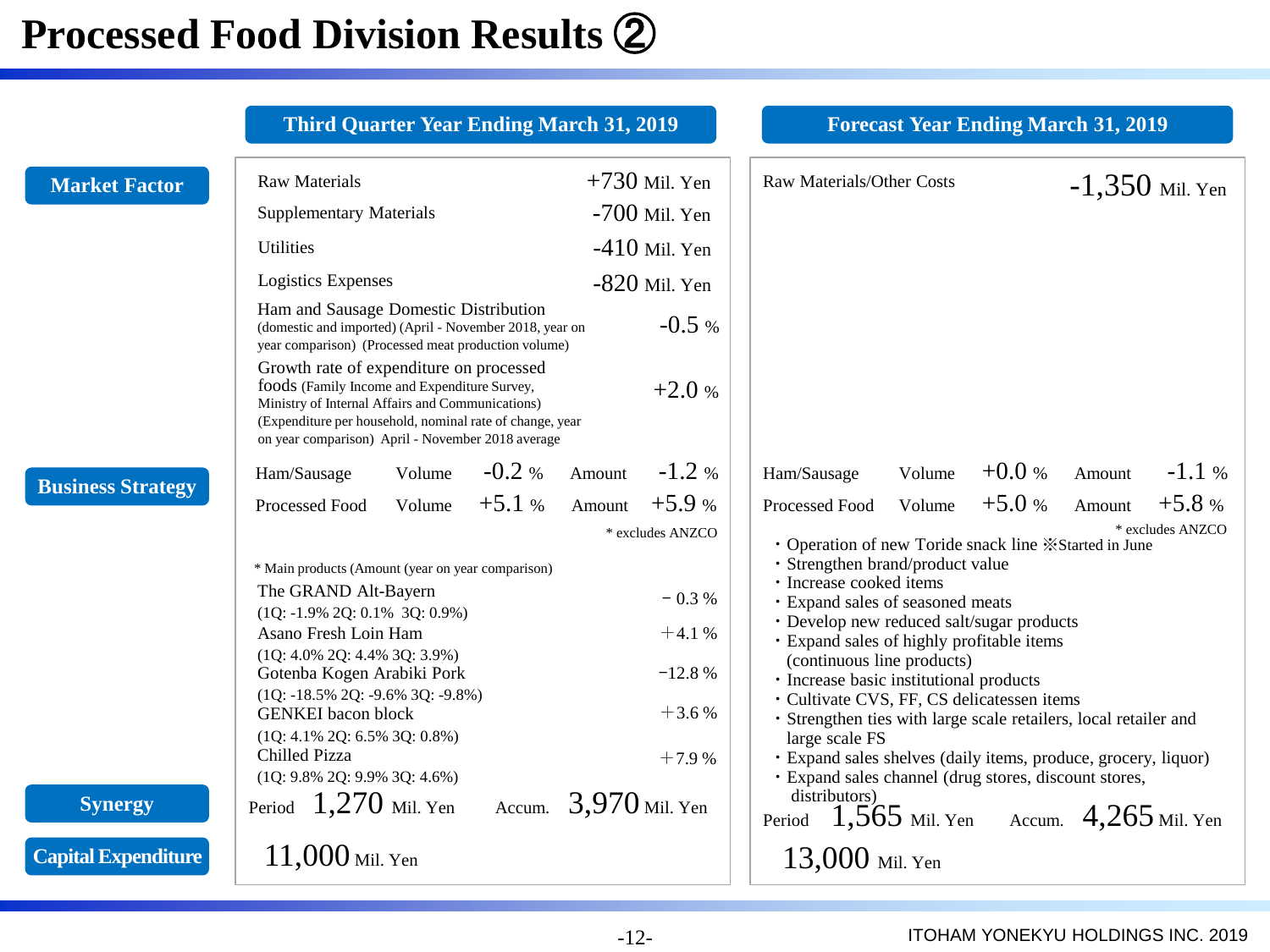## **Meat Division Results** ①

| <b>Meat Food Division Results</b> |              |        |         |            | Million Yen, % |          |                                           | 12,000                  | OP Income<br>$-Sales$    |         | 500                                                                                                                    |
|-----------------------------------|--------------|--------|---------|------------|----------------|----------|-------------------------------------------|-------------------------|--------------------------|---------|------------------------------------------------------------------------------------------------------------------------|
|                                   |              |        | 2018/03 | 2019/03    |                |          |                                           | 10,000                  | 415                      | 427     |                                                                                                                        |
|                                   |              |        | $1-3Q$  | $1-3Q$     | Change         |          |                                           | 8,000                   |                          |         |                                                                                                                        |
| <b>Meat Division</b>              | <b>Sales</b> |        | 415,047 | 427,371    | 12,323         |          | Op Income (Million Yen)<br>6,000<br>4,000 |                         | 7,994                    | 7,050   | $\begin{array}{c}\n 400 \\ \hline\n 300 \\ \hline\n 300 \\ \hline\n 300 \\ \hline\n 200 \\ \hline\n 100\n \end{array}$ |
|                                   | Op Income    |        | 7,994   | 7,050      | $-944$         |          |                                           |                         |                          |         | 100                                                                                                                    |
|                                   | % Sales      |        | 1.9     | 1.6        | $-0.3$         |          |                                           | 2,000                   |                          |         |                                                                                                                        |
| <b>Operating Income Factors</b>   |              |        |         |            |                |          |                                           | $\Omega$<br>Million Yen | 2018/03                  | 2019/03 |                                                                                                                        |
|                                   |              | 1Q     | 2Q      | $3{\rm Q}$ | $1-3Q$         |          | Year                                      |                         |                          |         | Million Yen                                                                                                            |
|                                   |              | Actual | Actual  | Actual     | Actual         |          | Updated $2/4$ Updated 11/2                | Change                  | 2018/03 Operating Income | 7,994   |                                                                                                                        |
| 2018/03 Operating Income          |              | 2,727  | 3,175   | 2,092      | 7,994          | 11,432   | 11,432                                    | $\boldsymbol{0}$        | Sales Volume             |         | 920                                                                                                                    |
| Sales Volume                      |              | 420    | 250     | 250        | 920            | 1,200    | 1,270                                     | $-70$                   |                          |         |                                                                                                                        |
| Gross Margin                      |              | $-550$ | 200     | $-130$     | $-480$         | $-450$   | 450                                       | $-900$                  | Gross Margin             |         | 480                                                                                                                    |
| Overseas Operation                |              | $-500$ | $-250$  | 500        | $-250$         | $-2,300$ | $-800$                                    | $-1,500$                | Overseas Operation       |         | 250                                                                                                                    |
| Animal Production                 |              | $-300$ | $-380$  | $-270$     | $-950$         | $-1,200$ | $-830$                                    | $-370$                  | <b>Animal Production</b> |         | 950                                                                                                                    |
| Others                            |              | 20     | $-97$   | $-107$     | $-184$         | $-182$   | $-22$                                     | $-160$                  | Others                   |         | 184                                                                                                                    |
| 2019/03 Operating Income          |              | 1,817  | 2,898   | 2,335      | 7,050          | 8,500    | 11,500                                    | $-3,000$                | 2019/03 Operating Income |         |                                                                                                                        |
| Change                            |              | $-910$ | $-277$  | 243        | $-944$         | $-2,932$ | 68                                        | $-3,000$                |                          | 7,050   |                                                                                                                        |
| Synergy Effect                    |              | 50     | 50      | 40         | 140            | 215      | 215                                       | $\overline{0}$          |                          |         | 2,000 4,000 6,000 8,000 10,000 12,000<br>*Sales for each segment are sales amount to outside customers.                |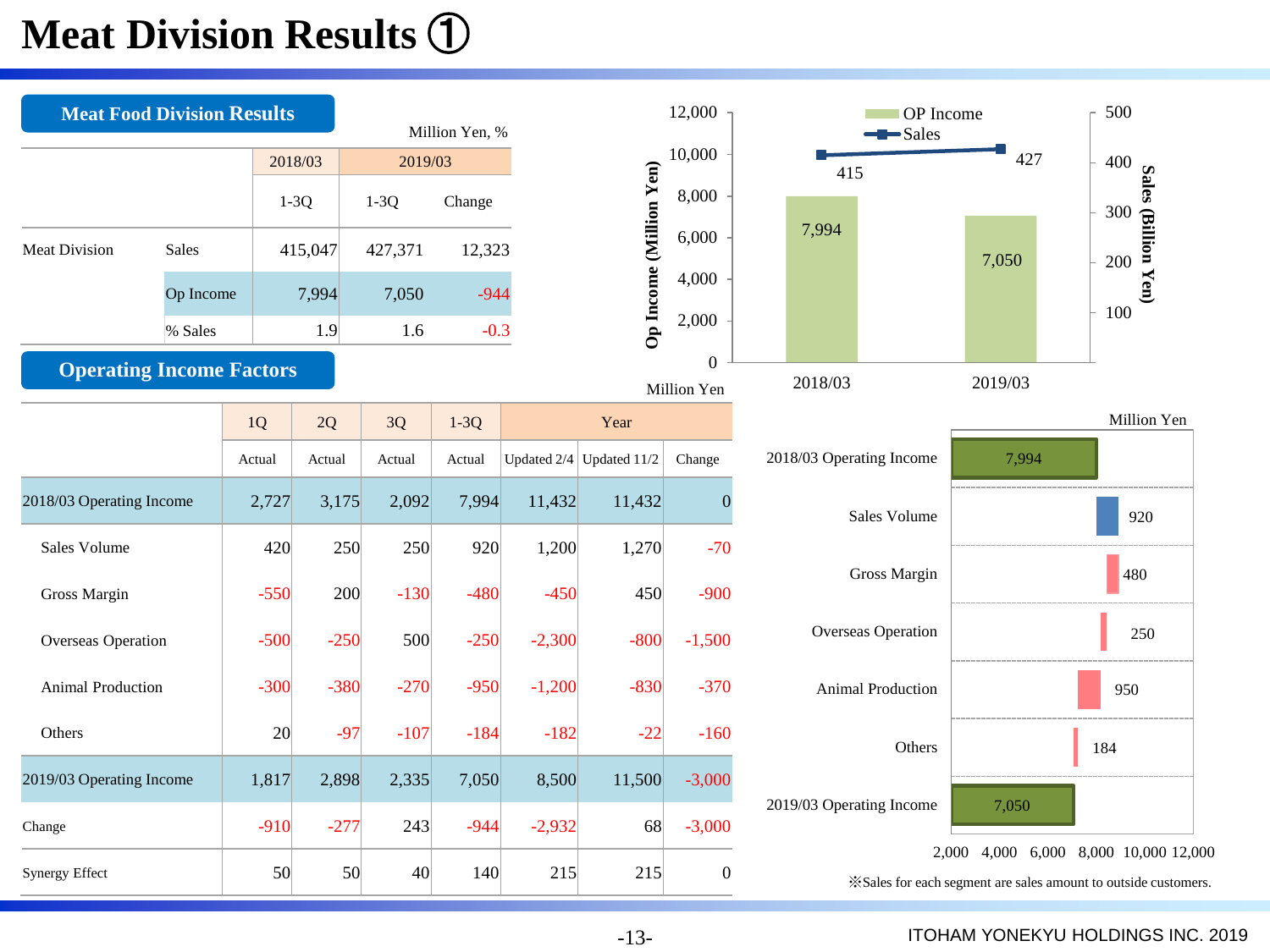## **Meat Division Results** ②

|                            |                                                                                                                        | <b>Third Quarter Year Ending March 31, 2019</b>                                                                            |                 |                       |                              |            | <b>Forecast Year Ending March 31, 2019</b>                                                                                                                                                                                                                                                               |                |                       |                                                   |  |
|----------------------------|------------------------------------------------------------------------------------------------------------------------|----------------------------------------------------------------------------------------------------------------------------|-----------------|-----------------------|------------------------------|------------|----------------------------------------------------------------------------------------------------------------------------------------------------------------------------------------------------------------------------------------------------------------------------------------------------------|----------------|-----------------------|---------------------------------------------------|--|
| <b>Market Factor</b>       | <b>Domestic Beef Market</b><br>(Wagyu A3)                                                                              |                                                                                                                            |                 |                       | $2,095 (+94)$ yen/kg         | (Wagyu A3) | <b>Domestic Beef Market</b>                                                                                                                                                                                                                                                                              |                | $2,146 (+158)$ yen/kg |                                                   |  |
|                            | <b>Domestic Pork Market</b><br>(Kanto 3 Market Ave.)                                                                   |                                                                                                                            |                 |                       | 495 $(-55)$ yen/kg           |            | <b>Domestic Pork Market</b><br>(Kanto 3 Market Ave.)                                                                                                                                                                                                                                                     |                |                       | 482 $(-39)$ yen/kg                                |  |
|                            |                                                                                                                        | Domestic Chicken Market<br>(Breast/Thigh added value)                                                                      |                 |                       | 848 (-86) yen/kg             |            | Domestic Chicken Market<br>(Breast/Thigh added value)                                                                                                                                                                                                                                                    |                | 863 (-78) yen/kg      |                                                   |  |
|                            |                                                                                                                        | * Actual April - December results for each market. Figures in parentheses<br>denote changes against previous year's figure |                 |                       |                              |            |                                                                                                                                                                                                                                                                                                          |                |                       |                                                   |  |
|                            | <b>Beef Marketed Volume</b><br>(Apr - Nov 2018)                                                                        |                                                                                                                            | $+4.3%$         |                       |                              |            |                                                                                                                                                                                                                                                                                                          |                |                       |                                                   |  |
|                            | Pork Marketed Volume<br>$(Apr - Nov 2018)$                                                                             |                                                                                                                            | $+2.9%$         |                       |                              |            |                                                                                                                                                                                                                                                                                                          |                |                       |                                                   |  |
|                            | Chicken Marketed Volume<br>$+1.2%$<br>(Apr - Nov 2018)<br>* Portioned meat basis excluding meat for processed products |                                                                                                                            |                 |                       |                              |            |                                                                                                                                                                                                                                                                                                          |                |                       |                                                   |  |
| <b>Business Strategy</b>   | Beef                                                                                                                   | Volume                                                                                                                     | $+9.9%$ Amount  |                       | $+7.7%$                      | Beef       |                                                                                                                                                                                                                                                                                                          | Volume $+8.8%$ | Amount $+6.4%$        |                                                   |  |
|                            | Pork                                                                                                                   | Volume                                                                                                                     | $+1.0$ % Amount |                       | $-1.2%$                      | Pork       |                                                                                                                                                                                                                                                                                                          | Volume $+1.0%$ | Amount                | $-0.7%$                                           |  |
|                            | Chicken                                                                                                                | Volume                                                                                                                     | $-1.0%$ Amount  |                       | $-11.0%$<br>* excludes ANZCO | Chicken    | · Stage 2 expansion at Yonekyu Oishii Tori *Started in October<br>· Increase capacity at Sankyo Meats pork line *Scheduled to start in<br>· Strengthen branded meat strategy<br>· Strengthen ties with contract farms<br>· Alliances with overseas packers<br>· Restructure sales offices/logistic bases | Volume $+1.0%$ |                       | Amount $-10.4%$<br>* excludes ANZCO<br>April 2019 |  |
| <b>Synergy</b>             | Period                                                                                                                 | $140$ Mil. Yen                                                                                                             |                 | Accum. $830$ Mil. Yen |                              | Period     | $215$ Mil. Yen Accum. $905$ Mil. Yen                                                                                                                                                                                                                                                                     |                |                       |                                                   |  |
| <b>Capital Expenditure</b> | 5,200 Mil. Yen                                                                                                         |                                                                                                                            |                 |                       |                              |            | $7,000$ Mil. Yen                                                                                                                                                                                                                                                                                         |                |                       |                                                   |  |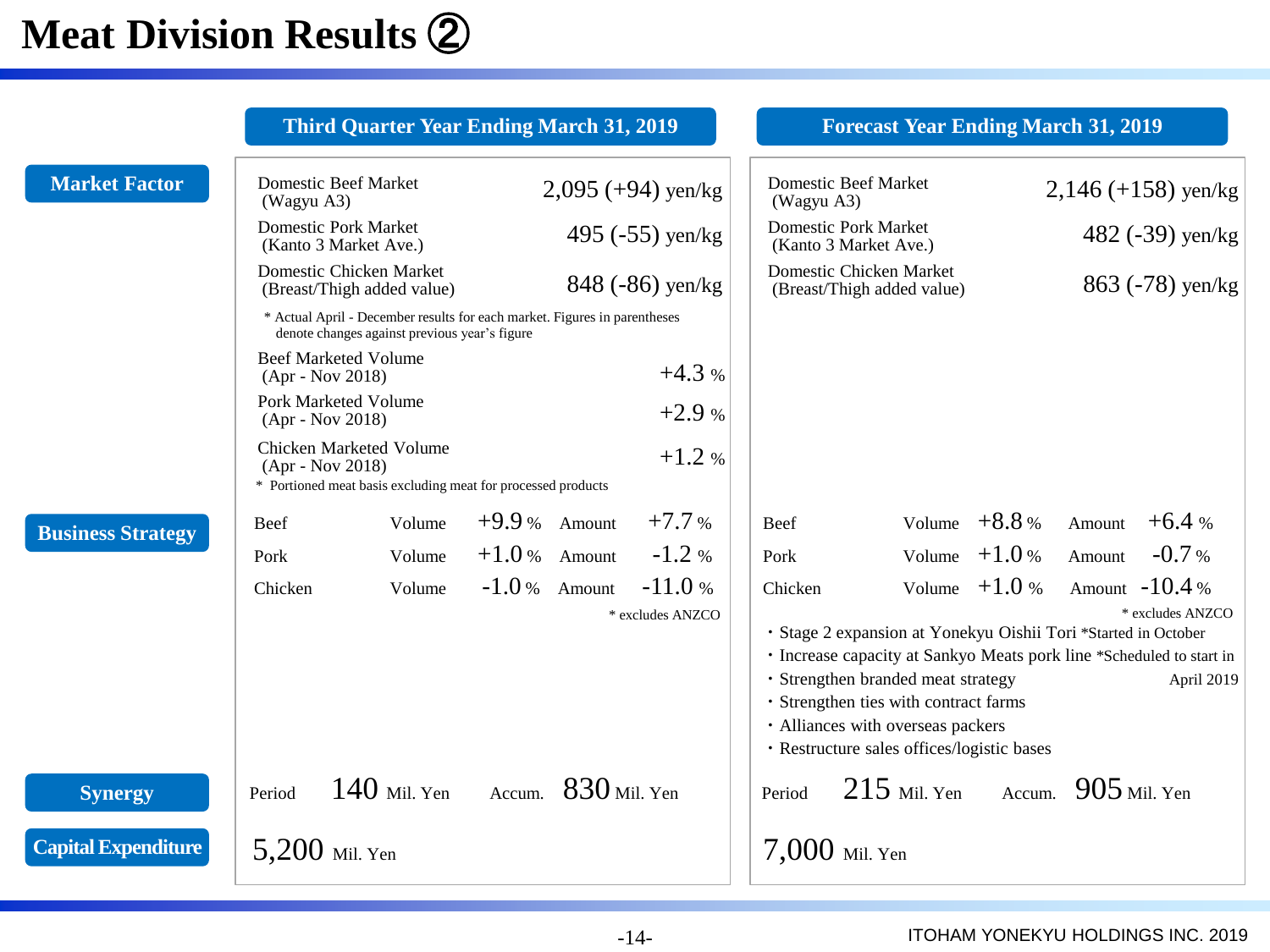## **Forecast Year Ending March 31, 2019**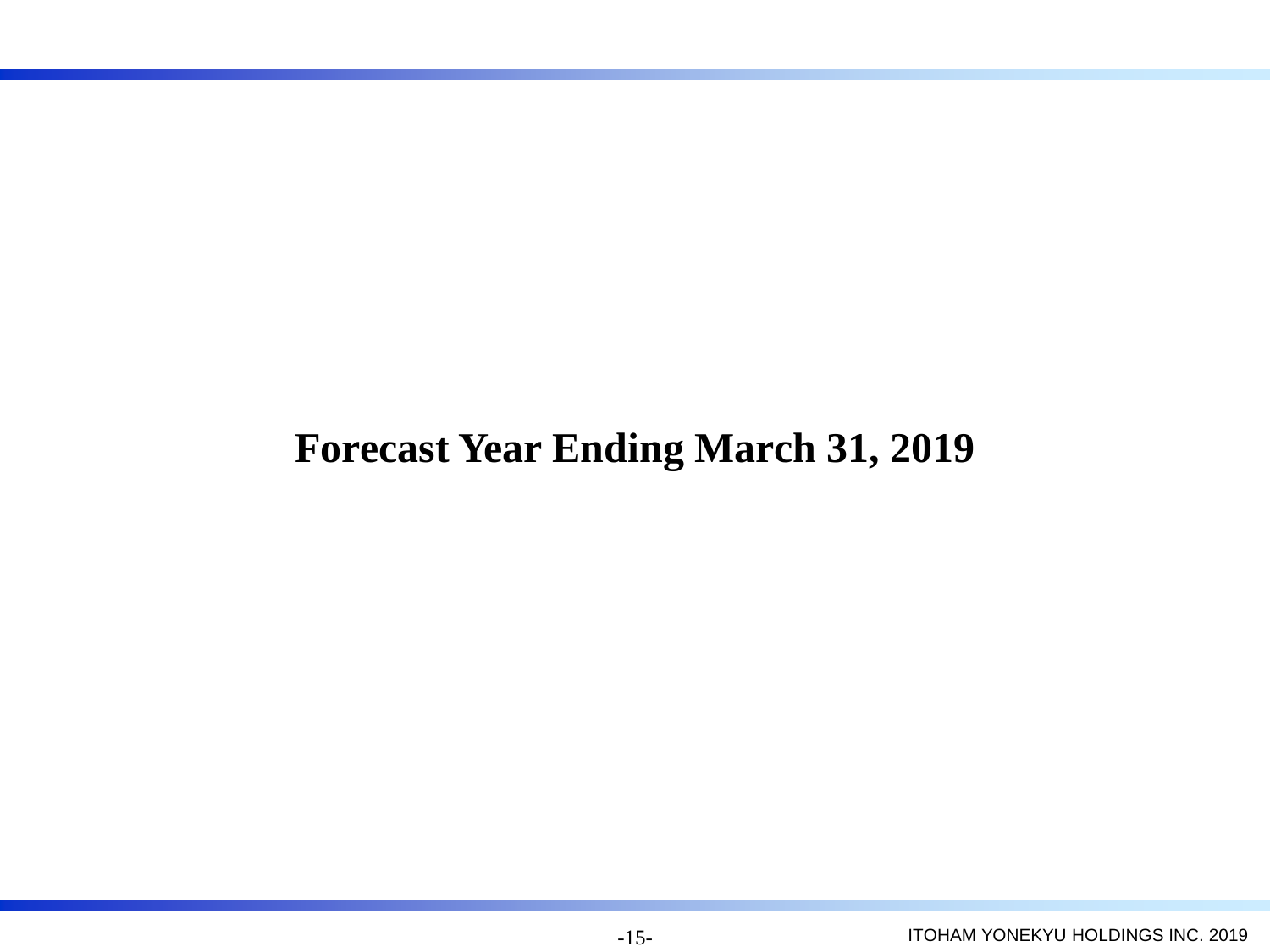## **Forecast Year Ending March 31, 2019 (Profit/Loss)**

#### **Forecast**

|                                                        | 2018/03 |         | 2019/03 Forecast (Rev 2/4) |         |          |              |         |          |  |  |  |  |
|--------------------------------------------------------|---------|---------|----------------------------|---------|----------|--------------|---------|----------|--|--|--|--|
|                                                        | $1-3Q$  | Year    |                            | $1-3Q$  |          |              | Year    |          |  |  |  |  |
|                                                        |         |         | Actual                     | Change% | Change   | F'cast $2/4$ | Change% | Change   |  |  |  |  |
| <b>Sales</b>                                           | 642,932 | 831,865 | 659,036                    | 2.5     | 16,103   | 850,000      | 2.2     | 18,135   |  |  |  |  |
| COGS                                                   | 539,540 | 701,216 | 557,009                    | 3.2     | 17,469   | 722,750      | 3.1     | 21,534   |  |  |  |  |
| <b>Gross Profit</b>                                    | 103,392 | 130,649 | 102,026                    | $-1.3$  | $-1,365$ | 127,250      | $-2.6$  | $-3,399$ |  |  |  |  |
| (% of sales)                                           | 16.1    | 15.7    | 15.5                       |         | $-0.6$   | 15.0         |         | $-0.7$   |  |  |  |  |
| Selling, General and<br><b>Administrative Expenses</b> | 84,690  | 109,087 | 87,253                     | 3.0     | 2,562    | 112,250      | 2.9     | 3,163    |  |  |  |  |
| (% of sales)                                           | 13.2    | 13.1    | 13.2                       |         | 0.0      | 13.2         |         | 0.1      |  |  |  |  |
| <b>Operating Income</b>                                | 18,702  | 21,562  | 14,773                     | $-21.0$ | $-3,928$ | 15,000       | $-30.4$ | $-6,562$ |  |  |  |  |
| $(\%$ of sales)                                        | 2.9     | 2.6     | 2.2                        |         | $-0.7$   | 1.8          |         | $-0.8$   |  |  |  |  |
| Non-operating Gain/Loss                                | 1,849   | 2,861   | 1,071                      | $-42.1$ | $-778$   | 1,000        | $-65.0$ | $-1,861$ |  |  |  |  |
| <b>Ordinary Income</b>                                 | 20,552  | 24,423  | 15,845                     | $-22.9$ | $-4,707$ | 16,000       | $-34.5$ | $-8,423$ |  |  |  |  |
| $%$ of sales)                                          | 3.2     | 2.9     | 2.4                        |         | $-0.8$   | 1.9          |         | $-1.0$   |  |  |  |  |
| Extra-ordinary Gain/Loss                               | 654     | 444     | 623                        | $-4.7$  | $-31$    |              |         | $-444$   |  |  |  |  |
| Income Before Taxes                                    | 21,206  | 24,867  | 16,468                     | $-22.3$ | $-4,738$ | 16,000       | $-35.7$ | $-8,867$ |  |  |  |  |
| Net Income                                             | 14,418  | 15,784  | 10,860                     | $-24.7$ | $-3,558$ | 10,500       | $-33.5$ | $-5,284$ |  |  |  |  |
| (% of sales)                                           | 2.2     | 1.9     | 1.6                        |         | $-0.6$   | 1.2          |         | $-0.7$   |  |  |  |  |
|                                                        |         |         |                            |         |          |              |         |          |  |  |  |  |

Net earning per share  $53.22$  35.52 Dividend per share 17.00 17.00 17.00 17.00 17.00 17.00 17.00 17.00 17.00 17.00 17.00 17.00 17.00 17.00 17.00 17.00 17.00 17.00 17.00 17.00 17.00 17.00 17.00 17.00 17.00 17.00 17.00 17.00 17.00 17.00 17.00 17.00 17.00 17.00



|               |                          |                                              | <b>Billion Yen</b> |
|---------------|--------------------------|----------------------------------------------|--------------------|
|               | 2018/03 Operating Income |                                              | 21.5               |
|               |                          | (Processed Foods) Sales volume, Gross margin | $-1.3$             |
|               |                          | Ingredient and Other Cost Factor             | $-1.4$             |
| <b>Sales</b>  |                          | Depreciation Increase                        | $-1.0$             |
|               |                          | <b>Cost Reduction benefits</b>               | $+0.5$             |
| (Billion Yen) |                          | Amortization of Goodwill on Thai business    | $-0.3$             |
|               | (Meat)                   | Sales volume, Gross margin                   | $+0.8$             |
|               |                          | Overseas Operation                           | $-2.3$             |
|               |                          | Animal Production                            | $-1.2$             |
|               |                          | Others                                       | $-0.3$             |
|               | 2019/03 Operating Income |                                              | 15.0               |
|               |                          |                                              |                    |

### Million Yen, %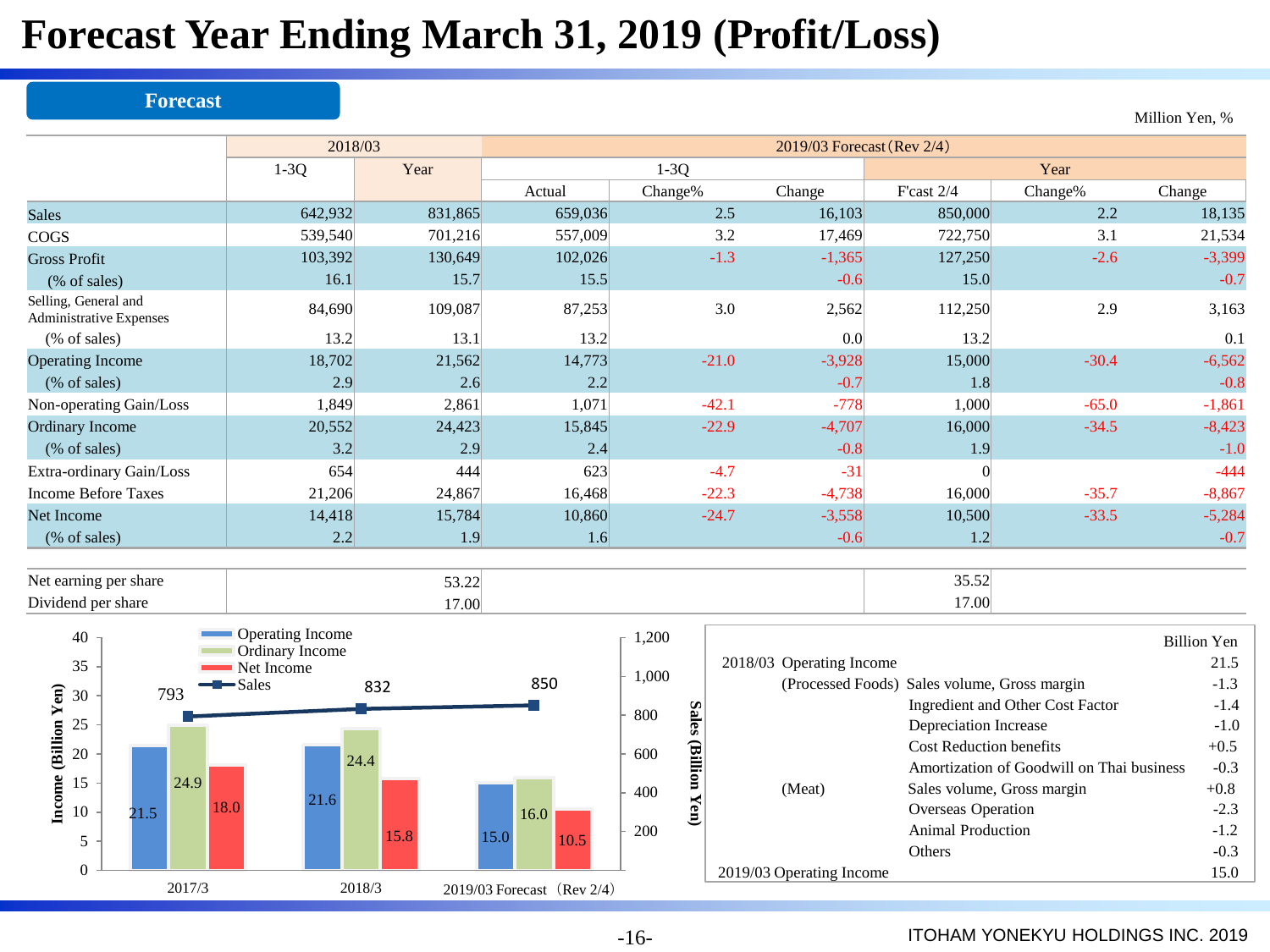## **Forecast Year Ending March 31, 2019 (Itemized Sales)**

### **Itemized Sales**

|                | 2018/03 |         | 2019/03 Forecast (2/4) |         |          |         |         |          |  |  |  |  |
|----------------|---------|---------|------------------------|---------|----------|---------|---------|----------|--|--|--|--|
|                |         | Year    |                        | $1-3Q$  |          | Year    |         |          |  |  |  |  |
|                | $1-3Q$  |         | F'cast                 | Change% | Change   | F'cast  | Change% | Change   |  |  |  |  |
| <b>Sales</b>   | 642,932 | 831,865 | 659,036                | 2.5     | 16,103   | 850,000 | 2.2     | 18,135   |  |  |  |  |
| Ham/Sausage    | 140,429 | 176,931 | 139,291                | $-0.8$  | $-1,138$ | 175,600 | $-0.8$  | $-1,331$ |  |  |  |  |
| Processed Food | 98,577  | 129,854 | 104,524                | 6.0     | 5,947    | 137,400 | 5.8     | 7,546    |  |  |  |  |
| Meat           | 388,297 | 504,321 | 397,646                | 2.4     | 9,349    | 514,250 | 2.0     | 9,929    |  |  |  |  |
| Others         | 15,629  | 20,759  | 17,575                 | 12.4    | 1,946    | 22,750  | 9.6     | 1,991    |  |  |  |  |

| <b>Year on Year Changes</b> |                            |         |             |         |  |  |  |  |  |  |  |
|-----------------------------|----------------------------|---------|-------------|---------|--|--|--|--|--|--|--|
|                             |                            |         |             | $\%$    |  |  |  |  |  |  |  |
|                             | $2019/03$ Forecast $(2/4)$ |         |             |         |  |  |  |  |  |  |  |
|                             | 1-3Q Actual                |         | Year F'cast |         |  |  |  |  |  |  |  |
|                             | Volume                     | Amount  | Volume      | Amount  |  |  |  |  |  |  |  |
| Ham/Sausage                 | 0.0                        | $-0.8$  | 0.0         | $-0.8$  |  |  |  |  |  |  |  |
| <b>Processed Food</b>       | 5.6                        | 6.0     | 5.4         | 5.8     |  |  |  |  |  |  |  |
| Meat                        | 3.7                        | 2.4     | 3.4         | 2.0     |  |  |  |  |  |  |  |
| Beef                        | 7.9                        | 5.8     | 7.4         | 5.1     |  |  |  |  |  |  |  |
| Pork                        | 1.0                        | $-1.2$  | 1.0         | $-0.7$  |  |  |  |  |  |  |  |
| Chicken                     | 1.0                        | $-11.0$ | 1.0         | $-10.4$ |  |  |  |  |  |  |  |
| Others                      | 8.9                        | 23.3    | 6.0         | 18.1    |  |  |  |  |  |  |  |
| Others                      |                            | 12.4    |             | 9.6     |  |  |  |  |  |  |  |

| * For reference<br>Year on year changes excluding ANZCO | $\%$        |                            |        |         |  |  |
|---------------------------------------------------------|-------------|----------------------------|--------|---------|--|--|
|                                                         |             | $2019/03$ Forecast $(2/4)$ |        |         |  |  |
|                                                         | 1-3Q Actual | Year F'cast                |        |         |  |  |
|                                                         | Volume      | Amount                     | Volume | Amount  |  |  |
| Ham/Sausage                                             | $-0.2$      | $-0.8$                     | 0.0    | $-1.1$  |  |  |
| Processed Food                                          | 5.1         | 6.0                        | 5.0    | 5.8     |  |  |
| Meat                                                    | 3.2         | 2.4                        | 3.0    | 1.1     |  |  |
| <b>Beef</b>                                             | 9.9         | 5.8                        | 8.8    | 6.4     |  |  |
| Pork                                                    | 1.0         | $-1.2$                     | 1.0    | $-0.7$  |  |  |
| Chicken                                                 | 1.0         | $-11.0$                    | 1.0    | $-10.4$ |  |  |
| Others                                                  | 16.1        | 23.3                       | 15.7   | 32.1    |  |  |
| Others                                                  |             | 2.3                        |        | 4.9     |  |  |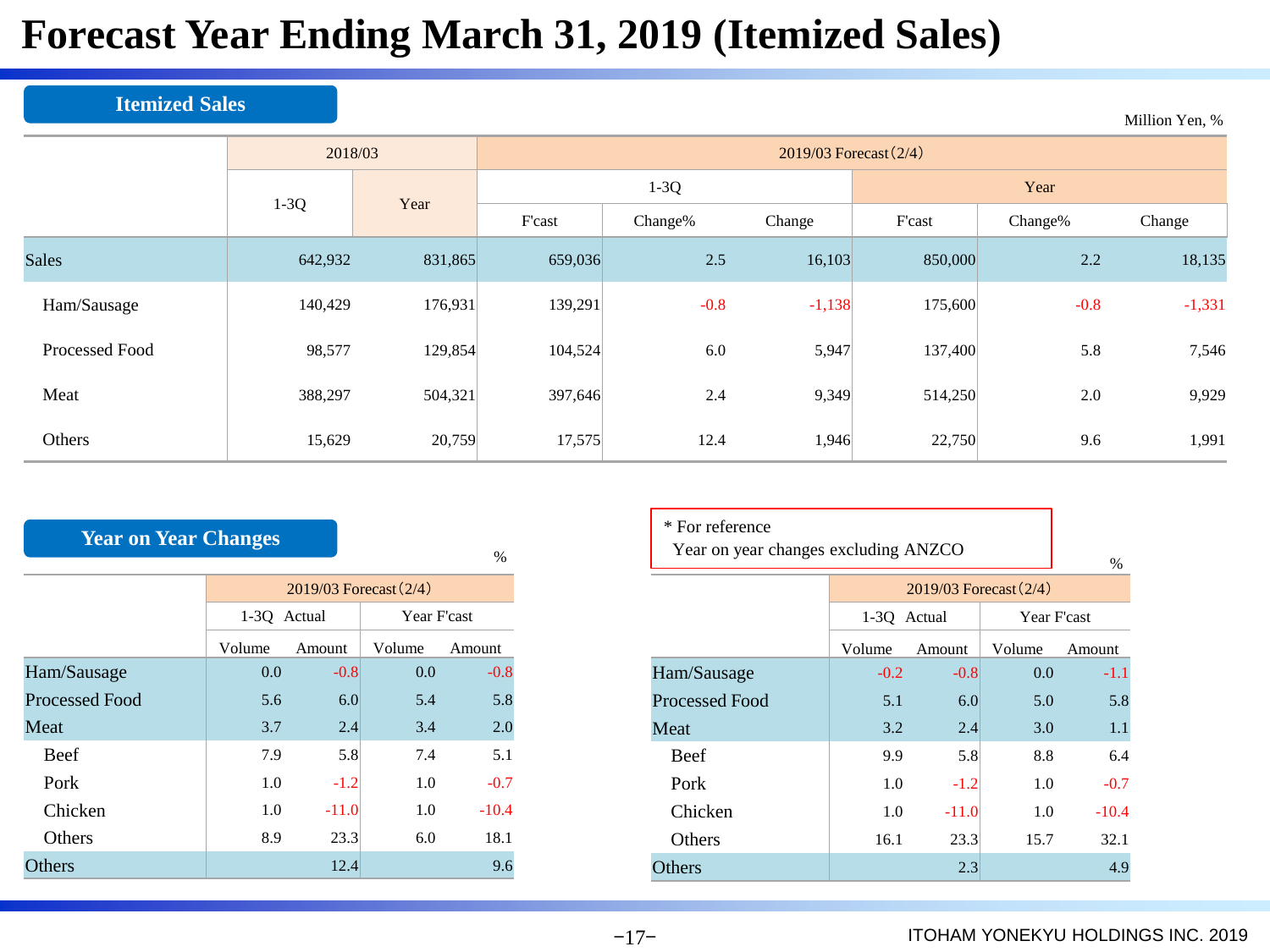## **Appendix (Market Data)**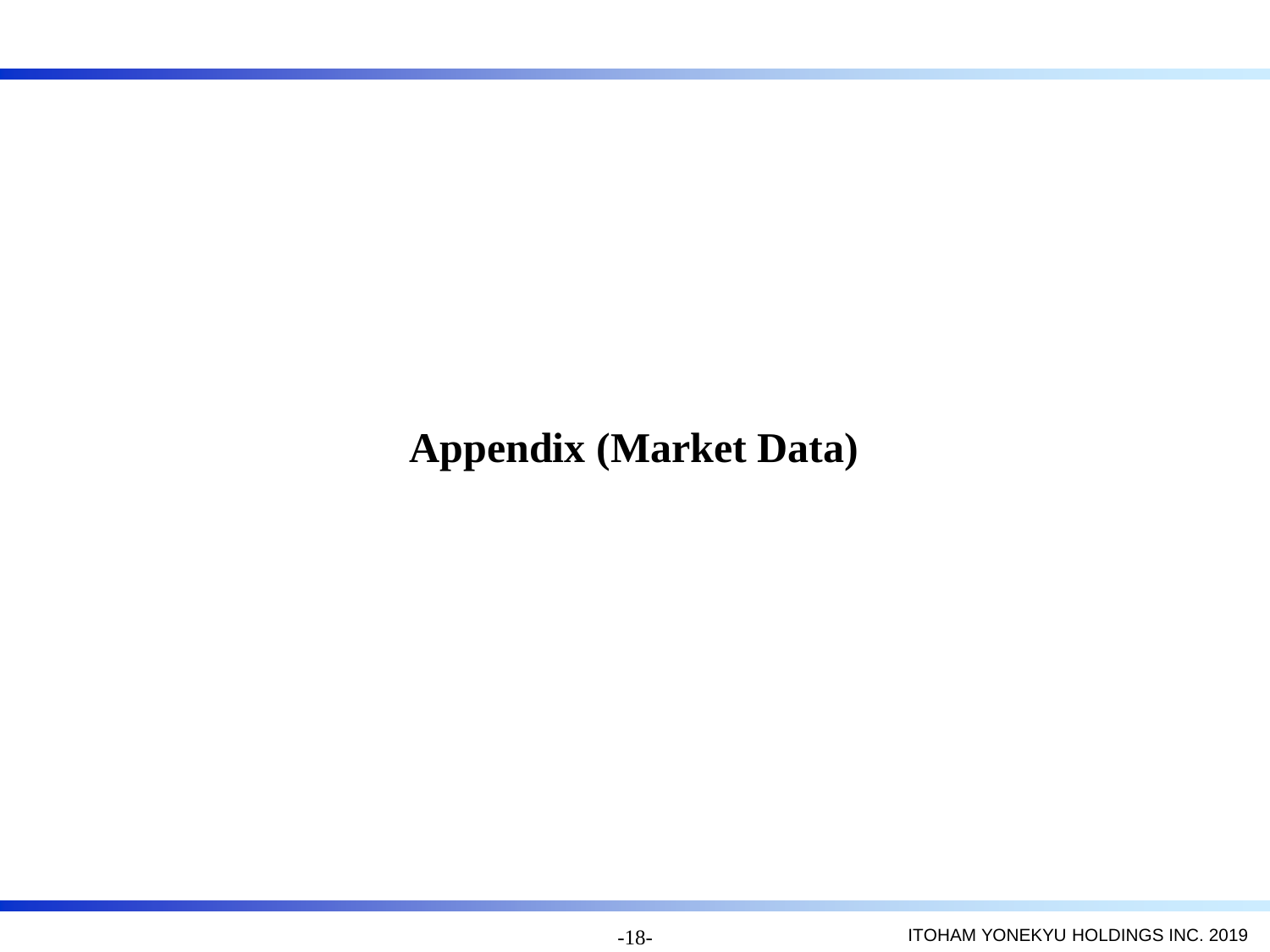### **Overseas Markets**

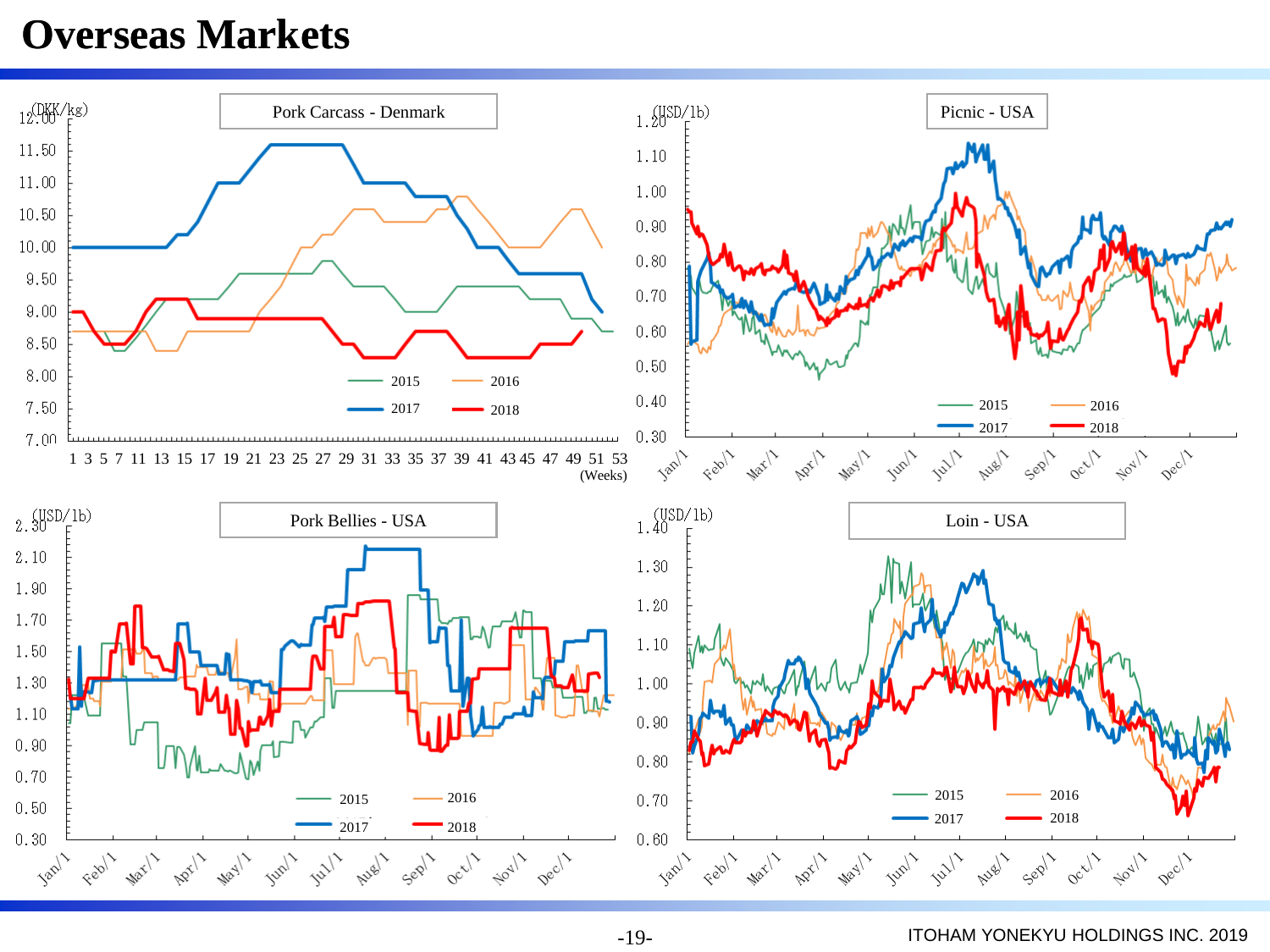## **CPI**



-20-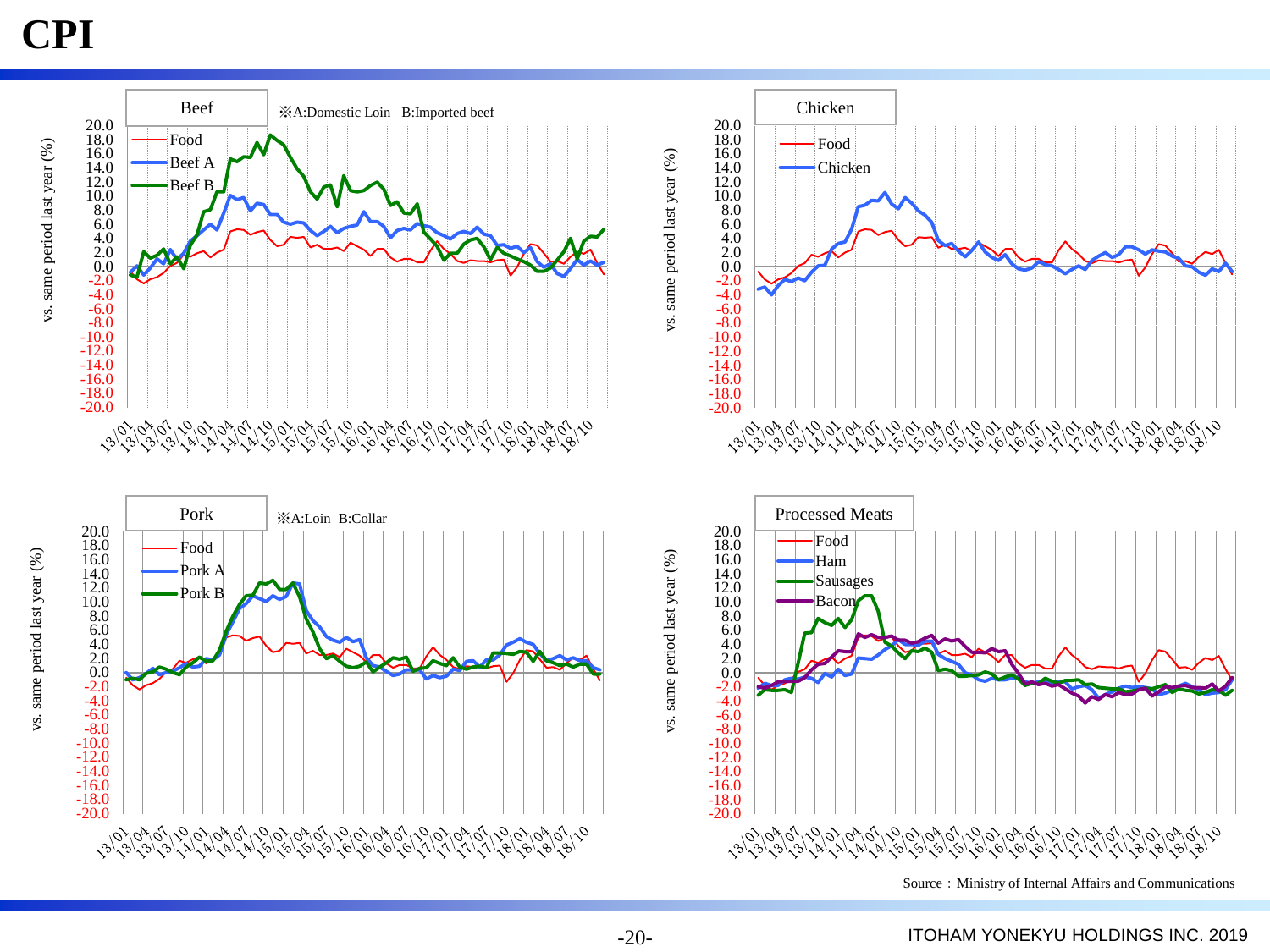## **Ham & Sausage Supply**



|                 |        |              | Apr.     | <b>May</b> | Jun.     | Jul.    | Aug.     | Sep.     | Oct.    | Nov.    | Dec.    | Jan.    | Feb.   | Mar.    | Year    |
|-----------------|--------|--------------|----------|------------|----------|---------|----------|----------|---------|---------|---------|---------|--------|---------|---------|
| Domestic FY2017 |        | Volume       | 47,073   | 46,729     | 48,988   | 48,253  | 46,393   | 45,886   | 47,071  | 49,860  | 52,245  | 38,498  | 40,894 | 46,614  | 558,503 |
|                 |        | (change%)    | $-0.3%$  | 6.0%       | 6.3%     | 1.7%    | 2.6%     | 1.2%     | 5.5%    | 5.0%    | 1.1%    | 2.3%    | 4.1%   | 4.0%    | 3.2%    |
|                 | FY2018 | Volume       | 48,395   | 46,796     | 47,852   | 48,230  | 45,960   | 44,571   | 47,332  | 49,239  |         |         |        |         | 378,375 |
|                 |        | (change%)    | 2.8%     | 0.1%       | $-2.3%$  | $-0.0%$ | $-0.9\%$ | $-2.9%$  | 0.6%    | $-1.2%$ |         |         |        |         | $-0.5%$ |
| Import          | FY2017 | Volume       | 3,107    | 3,456      | 3,954    | 3,826   | 3,720    | 3,072    | 3,454   | 3,794   | 3,825   | 2,727   | 3,048  | 2,936   | 40,918  |
|                 |        | (change%)    | $-13.9%$ | 12.9%      | 1.5%     | 3.9%    | $-12.0%$ | $-15.6%$ | $-8.4%$ | $-2.9%$ | $-2.1%$ | $-8.3%$ | 12.2%  | $-8.2%$ | $-4.5%$ |
|                 | FY2018 | Volume       | 3,312    | 3.433      | 3,492    | 3,815   | 3,547    | 3,070    | 3,966   | 3,773   |         |         |        |         | 28,408  |
|                 |        | $(charge\%)$ | 6.6%     | $-0.7%$    | $-11.7%$ | $-0.3%$ | $-4.6%$  | $-0.0%$  | 14.8%   | $-0.5%$ |         |         |        |         | 0.1%    |
| Total           | FY2017 | Volume       | 50,180   | 50,185     | 52,942   | 52,079  | 50,112   | 48,958   | 50,525  | 53,653  | 56,070  | 41,226  | 43,941 | 49,550  | 599,421 |
|                 |        | $(charge\%)$ | $-1.2%$  | 6.4%       | 6.0%     | 1.9%    | 1.3%     | $-0.0%$  | 4.8%    | 4.7%    | 0.8%    | 1.5%    | 4.5%   | 1.9%    | 2.7%    |
|                 | FY2018 | Volume       | 51,707   | 50,229     | 51,343   | 52,045  | 49,507   | 47,641   | 51,298  | 53,012  |         |         |        |         | 406,782 |
|                 |        | $(change\%)$ | 3.0%     | 0.1%       | $-3.0%$  | $-0.1%$ | $-1.2%$  | $-2.7%$  | 1.5%    | $-1.2%$ |         |         |        |         | $-0.5%$ |

ton Source: JAPAN HAM&SAUSAGE PROCESSORS COOPERATIVE ASSOCIATION, MoF "Trade Statistics"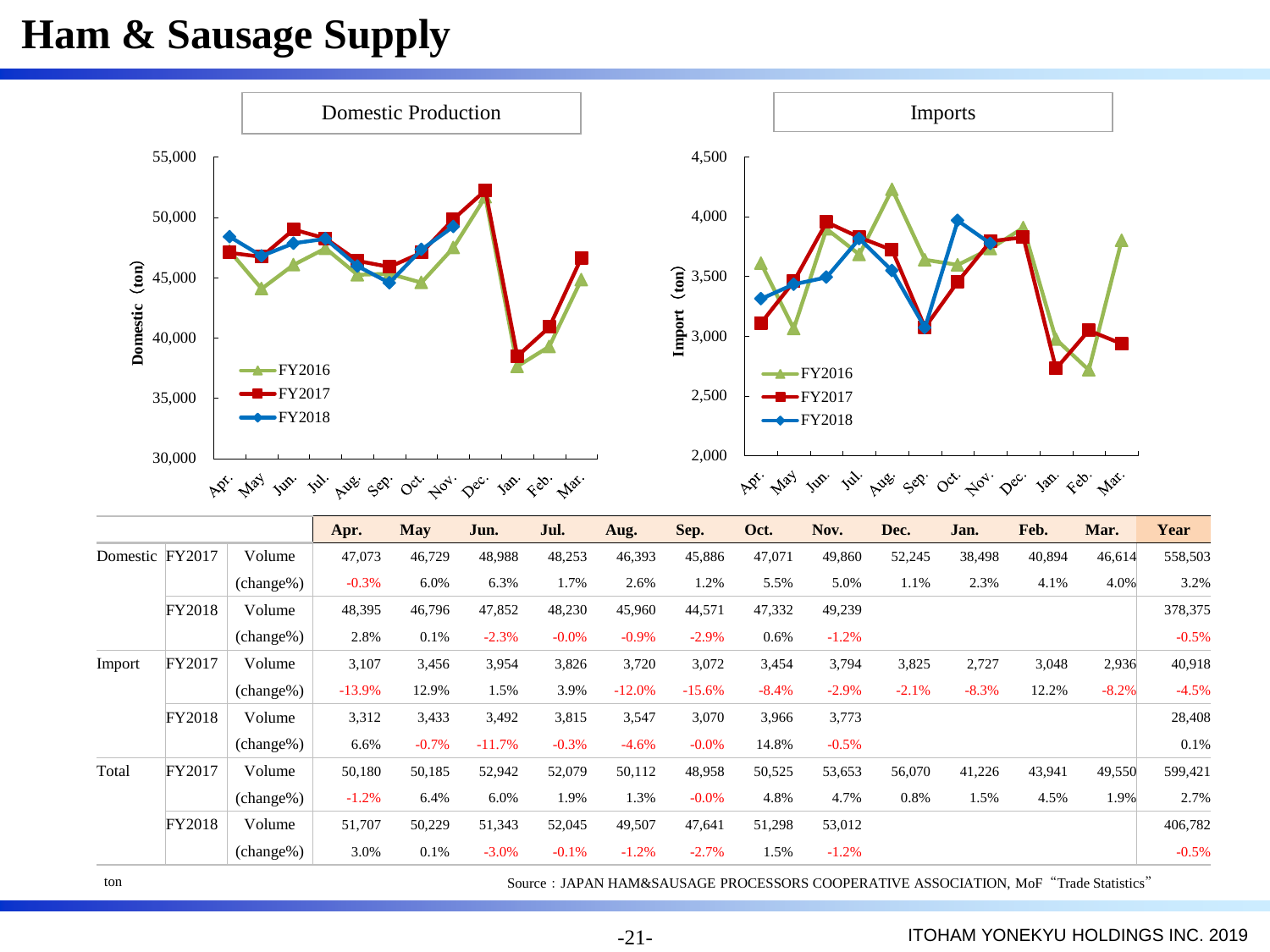## **Marketed Volume/Ending Inventory (Beef)**



|                 |        | Apr.                             | May     | Jun.    | Jul.    | Aug.    | Sep.    | Oct.    | Nov.    | Dec.    | Jan.    | Feb.    | Mar.   | Year    | $\bullet$ Marketed Volume (Apr – Nov) |                                                |
|-----------------|--------|----------------------------------|---------|---------|---------|---------|---------|---------|---------|---------|---------|---------|--------|---------|---------------------------------------|------------------------------------------------|
|                 |        | [Estimated M arketed Volume] Ton |         |         |         |         |         |         |         |         |         |         |        |         | Total                                 | $+4.1%$                                        |
| Total           | FY2017 | 79,612                           | 79,100  | 73,011  | 79,497  | 70,044  | 83,866  | 72,132  | 75,110  | 84,770  | 64,987  | 64,248  | 77,427 | 903,804 | Import                                | $+5.9%$                                        |
|                 | FY2018 | 89,694                           | 74,518  | 71,010  | 86,244  | 75,608  | 77,973  | 79,347  | 83,108  |         |         |         |        | 637,502 | <b>Domestic</b>                       | $+1.0%$                                        |
| Import          | FY2017 | 51,362                           | 53,266  | 47,358  | 50,925  | 44,264  | 59,087  | 42,833  | 42,919  | 53,222  | 39,667  | 39,970  | 50,931 | 575,804 |                                       | $\bullet$ November Ending inventory (Y on Y)   |
|                 | FY2018 | 60,718                           | 48,096  | 44,997  | 56,455  | 50,115  | 53,713  | 50,777  | 50,085  |         |         |         |        | 414,956 | Import                                | $+7.6\%$ (115,269t)                            |
| Domestic        | FY2017 | 28,250                           | 25,834  | 25,654  | 28,572  | 25,781  | 24,779  | 29,298  | 32,191  | 31,548  | 25,320  | 24,278  | 26,497 | 328,002 |                                       |                                                |
|                 | FY2018 | 28,976                           | 26,421  | 26,014  | 29,789  | 25,493  | 24,260  | 28,570  | 33,023  |         |         |         |        | 222,546 |                                       |                                                |
|                 |        | [Estimated Ending Stocks] Ton    |         |         |         |         |         |         |         |         |         |         |        |         |                                       |                                                |
| Total           | FY2017 | 102,782                          | 105,338 | 108,356 | 113,667 | 116,028 | 119,146 | 118,344 | 117,485 | 111,252 | 106,781 | 104,037 | 97,568 |         |                                       |                                                |
|                 | FY2018 | 98,488                           | 104,243 | 106.611 | 115,645 | 123,281 | 122,731 | 123,268 | 125,754 |         |         |         |        |         |                                       |                                                |
| Import          | FY2017 | 92,143                           | 95,323  | 98,167  | 103,629 | 106,215 | 108,038 | 108,523 | 107,158 | 100,930 | 96,911  | 94,141  | 88,070 |         |                                       |                                                |
|                 | FY2018 | 89,462                           | 95,502  | 97,824  | 106,870 | 114,484 | 113,025 | 113,669 | 115,269 |         |         |         |        |         |                                       |                                                |
| Domestic FY2017 |        | 10,639                           | 10,015  | 10,189  | 10,038  | 9,813   | 11,108  | 9,821   | 10,327  | 10,322  | 9,870   | 9,896   | 9,498  |         | Data:                                 |                                                |
|                 | FY2018 | 9,026                            | 8,741   | 8,787   | 8,775   | 8,797   | 9,706   | 9,599   | 10,485  |         |         |         |        |         | Ministry of Finance                   | Ministry of Agriculture, Fishery and Forestry, |

#### -22- ITOHAM YONEKYU HOLDINGS INC. 2019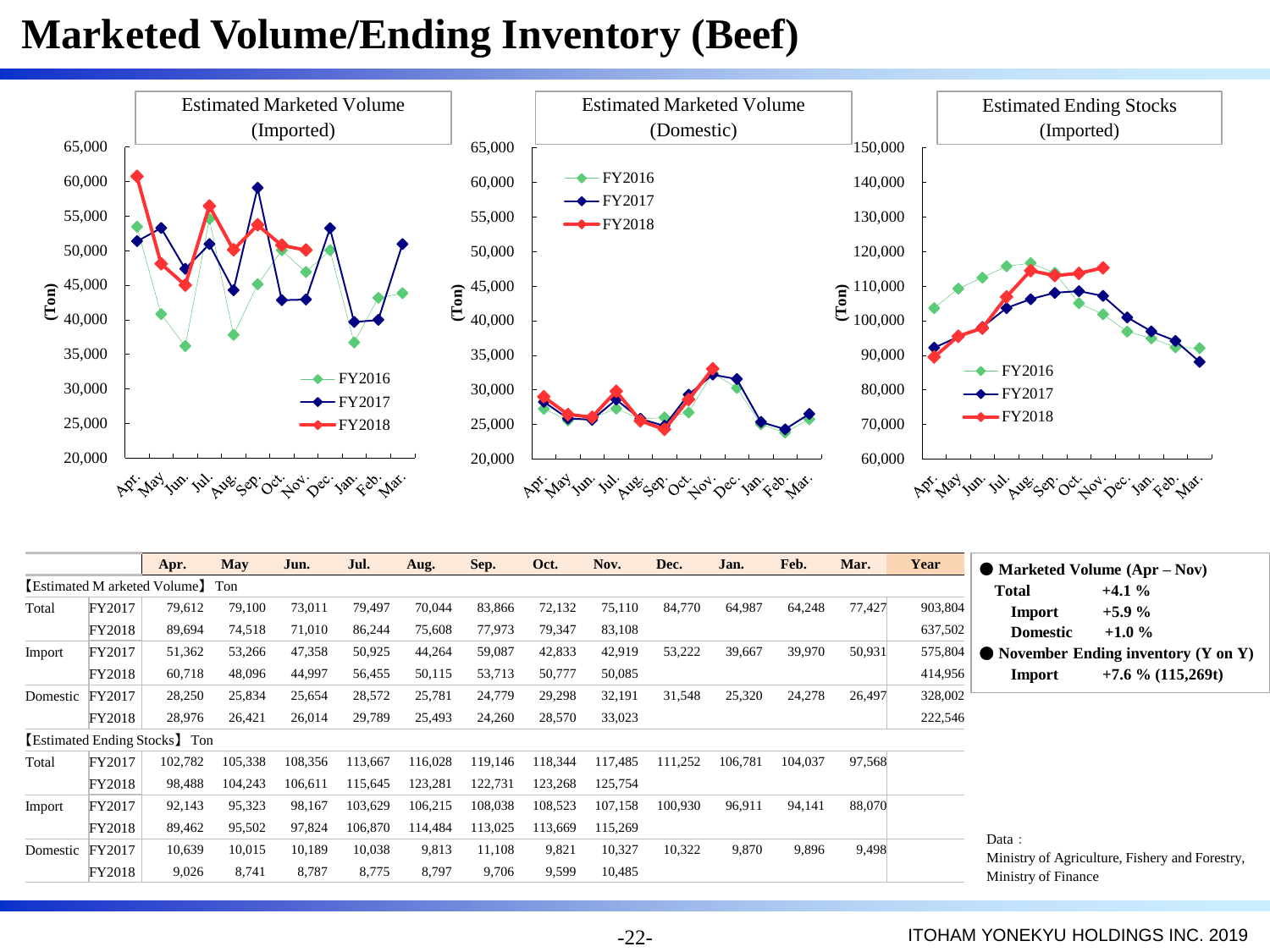## **Marketed Volume/Ending Inventory (Pork)**



|          |        | Apr.                             | May     | Jun.    | Jul.    | Aug.    | Sep.    | Oct.    | Nov.    | Dec.    | Jan.    | Feb.    | Mar.    | Year      |                                                     |                                                |
|----------|--------|----------------------------------|---------|---------|---------|---------|---------|---------|---------|---------|---------|---------|---------|-----------|-----------------------------------------------------|------------------------------------------------|
|          |        | [Estimated M arketed Volume] Ton |         |         |         |         |         |         |         |         |         |         |         |           |                                                     | $\bullet$ Marketed Volume (Apr – Nov)          |
| Total    | FY2017 | 152,468                          | 142,678 | 152,386 | 145,781 | 147,484 | 149,297 | 159,862 | 163,061 | 161,402 | 145,846 | 134,587 | 156,781 | 1,811,633 | Total                                               | $+2.2\%$                                       |
|          | FY2018 | 158,559                          | 154,016 | 147,959 | 149,228 | 149,734 | 145,081 | 167,624 | 168,018 |         |         |         |         | 1,240,219 | Import                                              | $+2.6\%$                                       |
| Import   | FY2017 | 81,346                           | 69,019  | 79,560  | 77,689  | 78,619  | 78,592  | 82,100  | 83,340  | 83,234  | 67,918  | 63,393  | 81,990  | 926,801   | <b>Domestic</b>                                     | $+1.9%$                                        |
|          | FY2018 | 81,431                           | 78,175  | 76,855  | 80,466  | 80,511  | 77,309  | 85,761  | 86,093  |         |         |         |         | 646,601   |                                                     | $\bullet$ November Ending inventory (Y on Y)   |
| Domestic | FY2017 | 71,123                           | 73,659  | 72,826  | 68,092  | 68,865  | 70,705  | 77,762  | 79,721  | 78,167  | 77,928  | 71,193  | 74,791  | 884,832   | Import                                              | $-5.9\%$ (144,982t)                            |
|          | FY2018 | 77,128                           | 75,842  | 71,104  | 68,762  | 69,223  | 67,772  | 81,863  | 81,925  |         |         |         |         | 593,618   |                                                     |                                                |
|          |        | [Estimated Ending Stocks] Ton    |         |         |         |         |         |         |         |         |         |         |         |           |                                                     |                                                |
| Total    | FY2017 | 174,020                          | 182,202 | 181,216 | 176.069 | 177,063 | 171,053 | 167,017 | 169,623 | 170,826 | 76,758  | 181,816 | 180,974 |           |                                                     |                                                |
|          | FY2018 | 177,966                          | 180,286 | 178,521 | 176,037 | 176,030 | 167,559 | 165,907 | 163,417 |         |         |         |         |           |                                                     |                                                |
| Import   | FY2017 | 157,155                          | 164,405 | 164,835 | 161,611 | 161,420 | 155,825 | 152,139 | 154,001 | 153,880 | 160,209 | 164,705 | 160,500 |           |                                                     |                                                |
|          | FY2018 | 159,213                          | 161,265 | 161,087 | 158,705 | 157,848 | 149,511 | 147,729 | 144,982 |         |         |         |         |           |                                                     |                                                |
| Domestic | FY2017 | 16,865                           | 17,797  | 16,381  | 14,458  | 15,643  | 15,228  | 14,878  | 15,622  | 16,946  | 16,549  | 17,111  | 20,474  |           | Data:                                               |                                                |
|          | FY2018 | 18,753                           | 19,021  | 17,434  | 17,332  | 18,182  | 18,048  | 18,178  | 18,435  |         |         |         |         |           |                                                     | Ministry of Agriculture, Fishery and Forestry, |
|          |        |                                  |         |         |         |         |         |         |         |         |         |         |         |           | $\mathbf{M}^{\prime}$ , $\mathbf{C}$ , $\mathbf{C}$ |                                                |

Ministry of Finance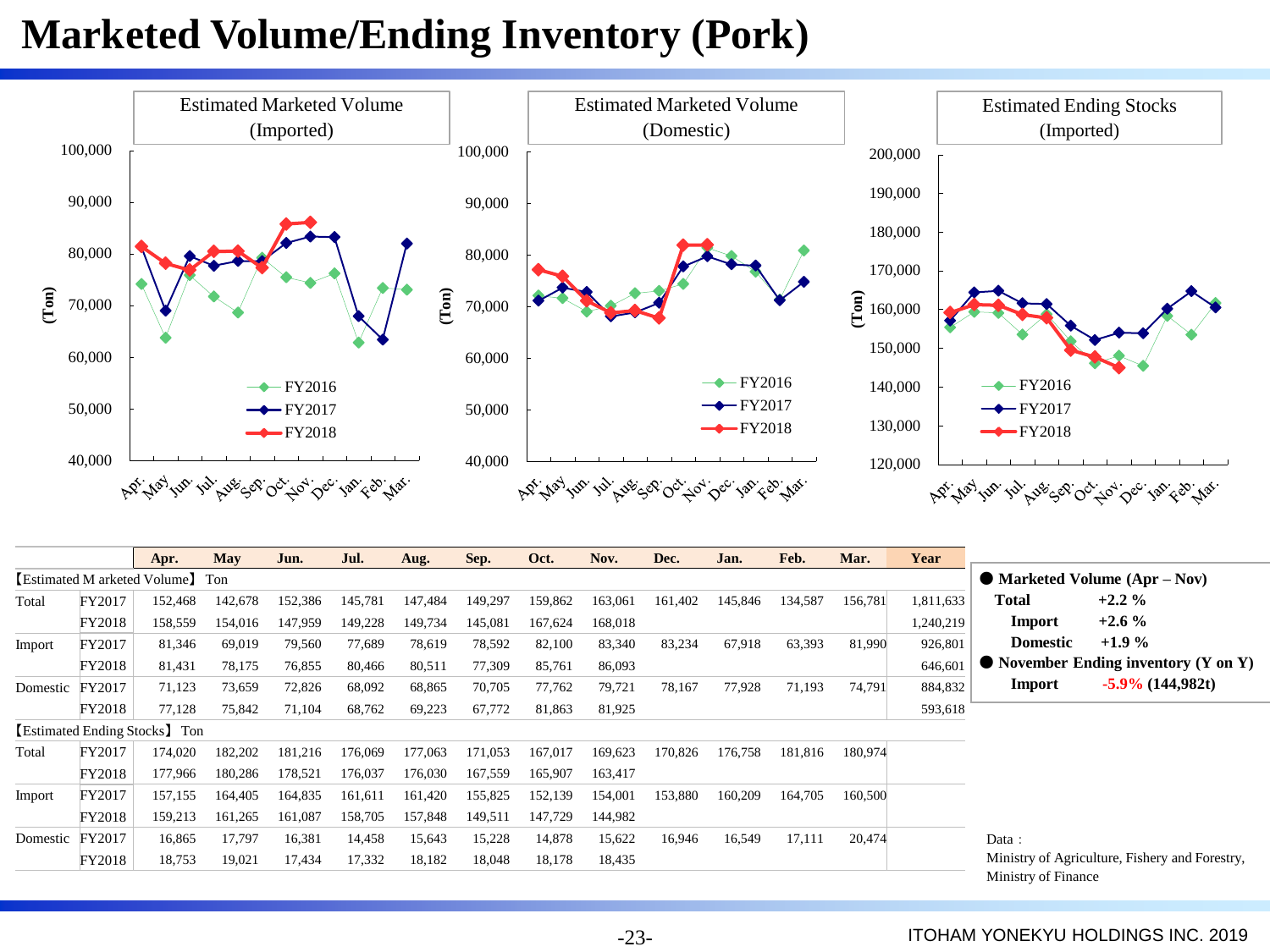## **Marketed Volume/Ending Inventory (Chicken)**



|          |        | Apr.                             | <b>May</b> | Jun.    | Jul.    | Aug.    | Sep.    | Oct.    | Nov.    | Dec.    | Jan.    | Feb.    | Mar.    | Year      |                 | $\bullet$ Marketed Volume (Apr – Nov)          |
|----------|--------|----------------------------------|------------|---------|---------|---------|---------|---------|---------|---------|---------|---------|---------|-----------|-----------------|------------------------------------------------|
|          |        | [Estimated M arketed Volume] Ton |            |         |         |         |         |         |         |         |         |         |         |           | Total           | $+2.3\%$                                       |
| Total    | FY2017 | 175,771                          | 172,496    | 175,931 | 169,219 | 166,043 | 179,456 | 185,086 | 186,984 | 206,989 | 168,059 | 164,773 | 189,591 | 2,140,398 | Import          | $+4.2%$                                        |
|          | FY2018 | 188,087                          | 181,432    | 185,008 | 171,856 | 174,904 | 170,501 | 191,367 | 181,142 |         |         |         |         | 1,444,297 | <b>Domestic</b> | $+1.7\%$                                       |
| Import   | FY2017 | 50,806                           | 40,222     | 42,573  | 42,757  | 43,333  | 54,291  | 45,290  | 50,643  | 56,648  | 38,331  | 37,356  | 55,338  | 557,588   |                 |                                                |
|          | FY2018 | 52,902                           | 49,593     | 49,467  | 42,940  | 50,235  | 45,315  | 51,575  | 43,248  |         |         |         |         | 385,275   |                 | $\bullet$ November Ending inventory (Y on Y)   |
| Domestic | FY2017 | 124,965                          | 132,274    | 133,358 | 126,462 | 122,710 | 125,165 | 139,796 | 136,341 | 150,341 | 129,728 | 127,417 | 134,253 | 1,582,810 | Import          | $-8.7\%$ (137,763t)                            |
|          | FY2018 | 135,185                          | 131,839    | 135,541 | 128,916 | 124,669 | 125,186 | 139,792 | 137,894 |         |         |         |         | 1,059,022 |                 |                                                |
|          |        | [Estimated Ending Stocks] Ton    |            |         |         |         |         |         |         |         |         |         |         |           |                 |                                                |
| Total    | FY2017 | 135,777                          | 142,376    | 151,028 | 147,703 | 157,855 | 161,461 | 171,330 | 178,212 | 167,568 | 178.892 | 186.993 | 176.552 |           |                 |                                                |
|          | FY2018 | 170,714                          | 173,042    | 166,035 | 167,950 | 168,961 | 162,803 | 166,766 | 166,174 |         |         |         |         |           |                 |                                                |
| Import   | FY2017 | 110,576                          | 116,468    | 124,136 | 122,133 | 130,843 | 131,923 | 144,482 | 150,913 | 140,738 | 150,704 | 160,027 | 148.123 |           |                 |                                                |
|          | FY2018 | 144,790                          | 142,338    | 136,765 | 139.496 | 140,065 | 134,996 | 137,832 | 137,763 |         |         |         |         |           |                 |                                                |
| Domestic | FY2017 | 25,201                           | 25,908     | 26,892  | 25,570  | 27,012  | 29,538  | 26,848  | 27,299  | 26,830  | 28,188  | 26,966  | 28,429  |           |                 |                                                |
|          | FY2018 | 25,924                           | 30,704     | 29,270  | 28,454  | 28,896  | 27,807  | 28,934  | 28,411  |         |         |         |         |           | Data :          | Ministry of Agriculture, Fishery and Forestry, |

iculture, Fishery and Forestry, Ministry of Finance